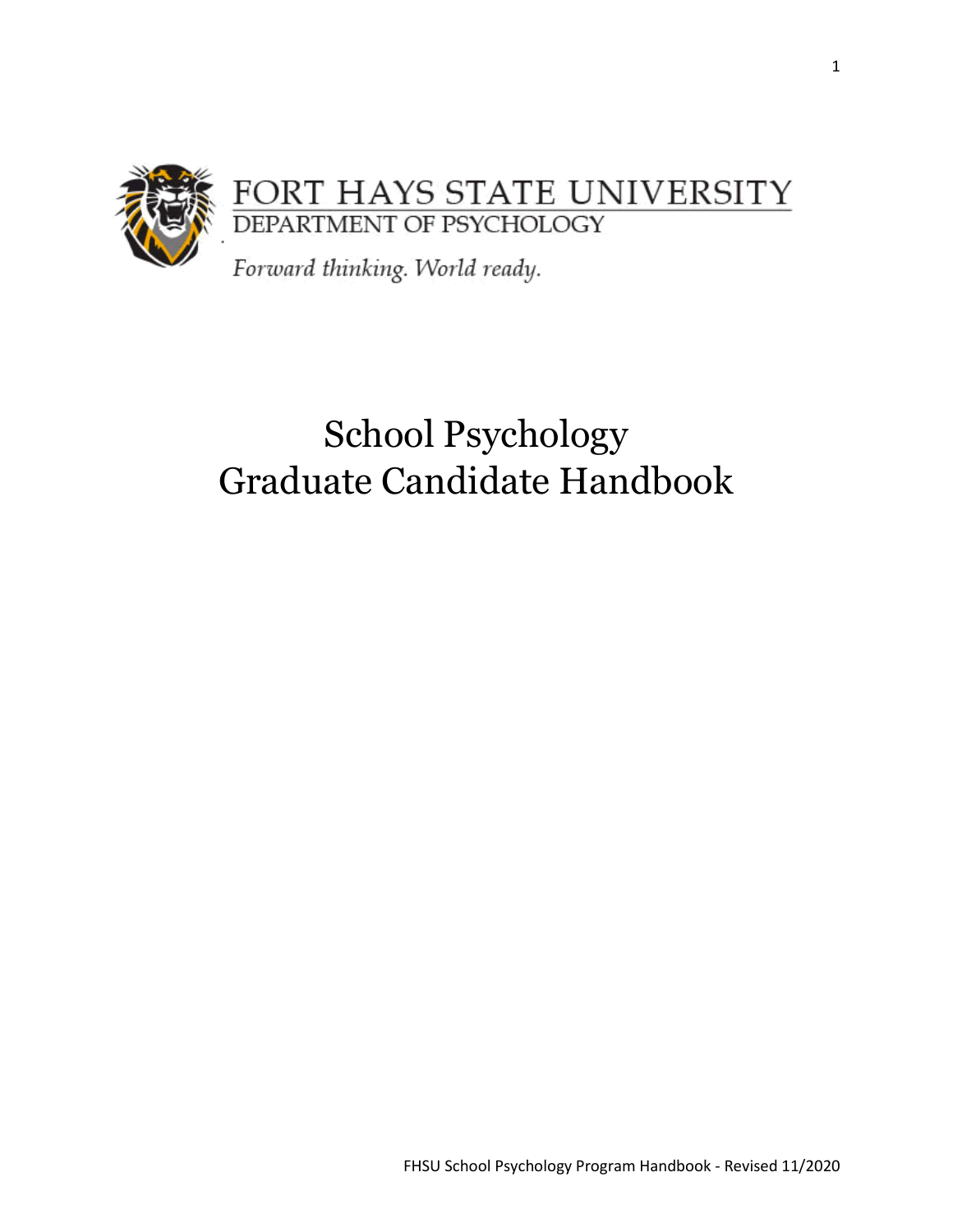# **Table of Contents**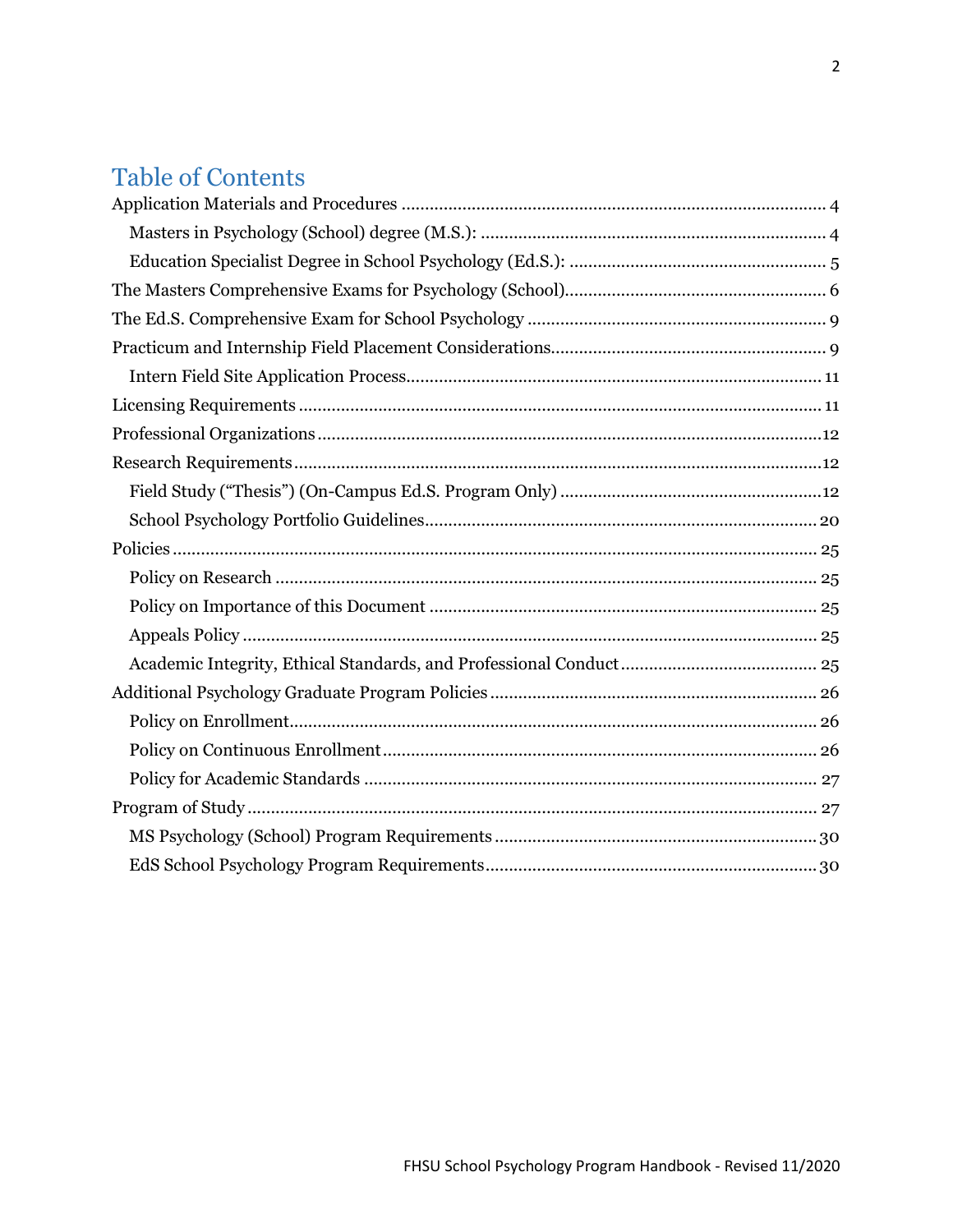# **FHSU Psychology Department Chair**



**DR. DHARMA JAIRAM Department Chair & Associate Professor Martin Allen Hall 102 (785) 628-4170 [d\\_jairam2@fhsu.edu](mailto:d_jairam2@fhsu.edu)**

# **FHSU School Psychology Program Director**



**BRETT BIERBELE, ED.S. Director of the School Psychology Program & Assistant Professor Martin Allen Hall 219 (785) 628-4147 [bmbieberle@fhsu.edu](mailto:bmbieberle@fhsu.edu)**

# **FHSU School Psychology Faculty**



**ANGIE HOWARD, ED.S. Instructor Martin Allen Hall 107 (785) 628-4405 [amhoward2@fhsu.edu](mailto:amhoward2@fhsu.edu)**



**JENNIFER KITSON, ED.S., NCSP Instructor Martin Allen Hall 105 (785) 628-5855 [jjkitson@fhsu.edu](mailto:jjkitson@fhsu.edu)**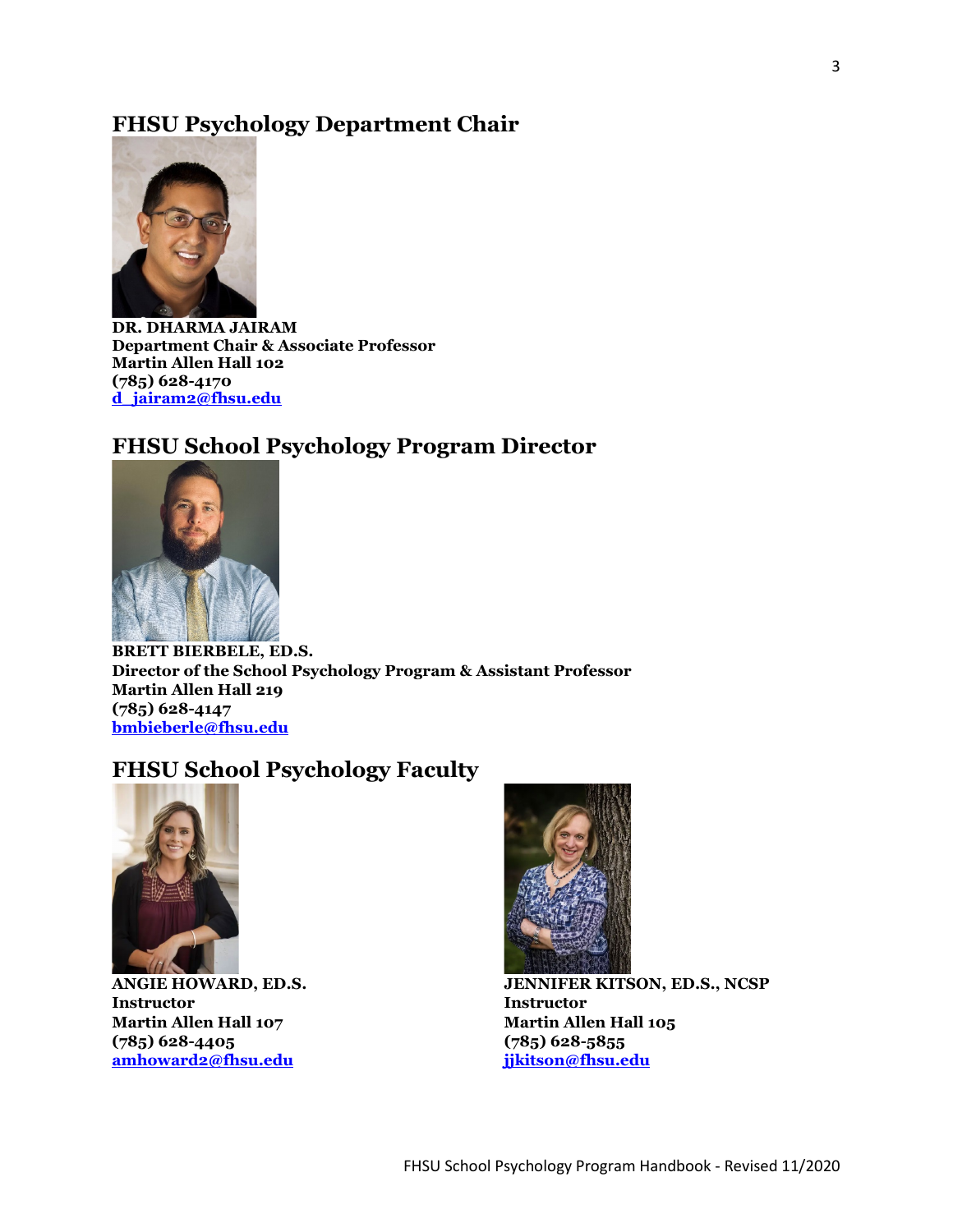# <span id="page-3-0"></span>**Application Materials and Procedures**

Admission requirements and acceptance decisions to the school psychology graduate program (for the M.S. and then the Ed.S. degrees) are provided here. Acceptance is determined by the psychology department faculty. Decisions are based on the applicant's past academic achievement, experiences, and attributes appropriate for a career as a professional school psychologist; including commitment and ability to work effectively with children/youth and adults, and necessary to demonstrate professional and interpersonal essential functions. Previous experience in training and work with children is helpful (e.g., educator, mental health professional, youth services work, volunteer work in community with child/youth activities or as a camp counselor).

Effective March 16, 2021, all first-time applicants to the FHSU School Psychology Program must apply at the M.S. level. If upon acceptance and review of transcripts, the committee believes that a candidate may be qualified to begin at the Ed.S. level, the committee will request that the applicant provide relevant syllabi to review for equivalencies of coursework to make a determination regarding possible entry at the Ed.S. level.

Applicants are expected to describe a commitment to complete both the Masters and Ed.S. programs (66 total credit hours, required for provisional licensure/certification - including 600 hours of supervised practicum experience, and followed by a 1200 hour supervised internship). The M.S. and Ed.S. degree programs have separate application and acceptance processes. Required components of both degrees are necessary to complete the program, to obtain licensure/certification as a school psychologist. Requirements and required application forms are provided a[t http://www.fhsu.edu/psych/school](http://www.fhsu.edu/psych/school-psychology/)[psychology/.](http://www.fhsu.edu/psych/school-psychology/)

The FHSU school psychology program follows a cohort science-practitioner model. Currently, admittance into the program is established for a Fall cohort start date. A completed application should be submitted to the FHSU Graduate School by March 15, for priority consideration of acceptance into the following academic Fall Semester.

Courses may be considered from another university, or previously from FHSU, however no more than 6 hours can be transferred for the M.S. degree or for the Ed.S. degree. Courses that were applied toward a degree cannot be transferred.

Transcripts and review of course syllabi can be completed to determine equivalent courses from another university that may either be transferred in, or that may be waived in the program of study and replaced with an elective course approved by the advisor, and with recency of completion of core courses within the past 3 years for the following courses: PSY 840 and PSY 880 in MS, and all PSY courses in EdS.

# <span id="page-3-1"></span>**Masters in Psychology (School) degree (M.S.):**

Effective March 16, 2021, all first-time applicants to the FHSU School Psychology Program must apply at the M.S. level.

Acceptance to the Masters in Psychology (School) degree program (M.S.) is determined by the psychology department faculty, taking into consideration a review of the following items as evidence of probable success:

- 1. Exam scores on the Graduate Record Exam (GRE) or Miller's Analogy Test (MAT), current within the past 5 years.
- 2. A personal statement.
- 3. Response to two vignettes.
- 4. Grade Point Average: The applicant must have an undergraduate GPA of 3.0 on a 4.0 scale.
- 5. Official transcripts are required from each college attended.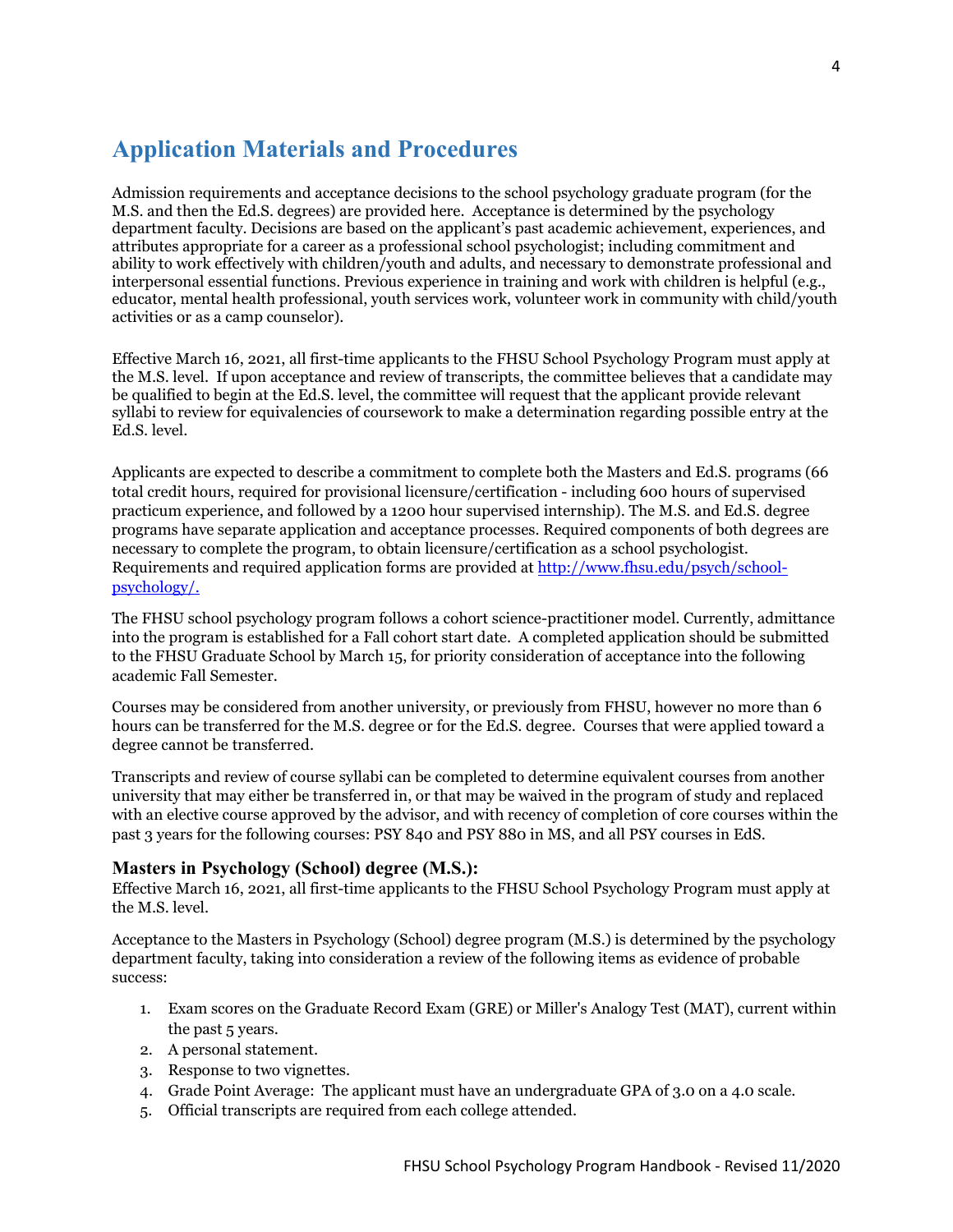- 6. Recommendation letters from two references who know the applicant well and can provide information used to evaluate the applicant's likelihood of being successful to complete the program.
- 7. Background coursework in psychology (12 hours minimum, a 3 credit hour research or statistics course in any area).
- 8. Successful completion of a background check after acceptance to the program.

The application requirements provide documentation used by the psychology department faculty in making decisions for acceptance, given the rigorous program expectations and the large number of applications received for the limited number in each cohort that we can accommodate. The psychology department faculty makes decisions on complete applications, selecting top applicants for acceptance. Decisions take into consideration all of the required materials (GRE or MAT scores, transcripts and GPA, letters of recommendation, personal statement, answers to the interview questions, the required 12 hours of psychology courses and a research or statistics course). Information about the program application process and the forms is provided at<http://www.fhsu.edu/psych/school-psychology/>

Required application materials should be submitted to the FHSU graduate school, for the online application and additional forms required by the psychology department.

# <https://www.fhsu.edu/academic/gradschl/apply/>

# <span id="page-4-0"></span>**Education Specialist Degree in School Psychology (Ed.S.):**

Candidates who are in their final semester of the M.S. Psychology School program at FHSU, must apply for acceptance for the Ed.S. Degree in School Psychology. Effective January 1, 2021, all first-time applicants to the FHSU School Psychology Program must apply at the M.S. level.

Information about the program application process and the forms is provided at <http://www.fhsu.edu/psych/school-psychology/>

Required application materials should be submitted to the FHSU graduate school, for the online application and additional forms required by the psychology department.

# <https://www.fhsu.edu/academic/gradschl/apply/>

The requirements below are minimum requirements for consideration of admission. Admission to the Ed.S. program is competitive; therefore, meeting the minimum requirements does not guarantee admission to the program. All applicants must apply for admission to the Ed.S. program.

- 1. Two professional letters of recommendation (one from someone who can attest to competency, ethics, and ability to complete the Ed.S. coursework and internship; one from someone who has supervised the applicant in a group activity in a work or academic setting)
	- Applicant should advise their letter writers to include with the written recommendations:
		- cover letter addressing the applicant's: (1) work ethic, (2) assessment skills, (3) professional ethics, (4) competency, and (5) ability to manage professional relationships
		- Provide a specific example of a difficult situation you have observed the applicant deal with effectively
		- **[Complete the interpersonal interactions rating table](http://www.fhsu.edu/psych/school-psychology/)**
- 2. 3.0 GPA undergraduate coursework, and 3.25 GPA in graduate coursework
- 3. No C or lower in graduate coursework (exception is C in statistics course)
- 4. .
- 5. Master's degree in psychology or a program of studies that is substantially equivalent to the coursework requirements of the FHSU, MS concentration in School Psychology, including documentation of oral or written comprehensive exams. A secondary option to comprehensive exams is to provide scores from designated sections of the EPPP psychology exam.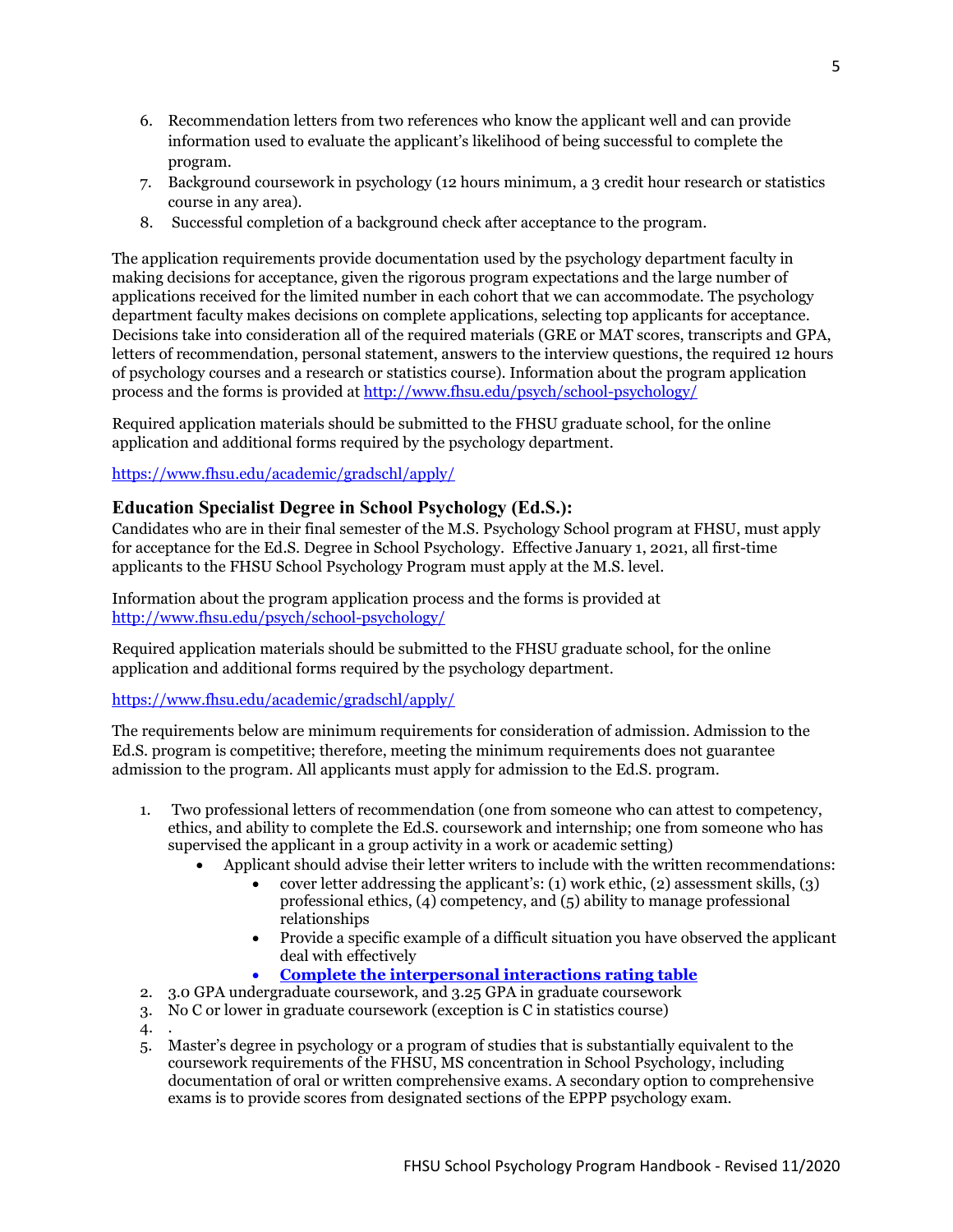- 6. If courses equivalent to the FHSU PSY 840 Appraisal of Children and PSY 880 Methods in School Psychology have not been taken within the past 3 years, they will need to be taken as a condition of admittance.
- 7. GRE or MAT (scores in the past five years prior to your date of admission)
- 8. Transcripts
- 9. Vita
- 10. Successful completion of background check
- 11. Personal Statement (see supplemental material) including:
	- Statement of goals for the Ed.S. program and future plans as a school psychologist
	- Other information the applicant would like us to know, which may provide the admissions committee with a more detailed picture of the applicant's qualities
- 12. Responses to vignette scenario questions (see supplemental material)
- 1. [Ed.S. Statements](http://www.fhsu.edu/psych/school-psychology/)
- 2. Candidates have a maximum of three years to complete the M.S. program and three years to complete the Ed.S. program.
- 3. Keep all textbooks, course notes, materials, and syllabi to prepare and study for comprehensive exams, to use in developing your professional portfolio, to support you during practicum and internship experience and to reference as a professional school psychologist.
- 4. Requirement to purchase professional liability insurance for practicum experience and internship.

# <span id="page-5-0"></span>**The Masters Comprehensive Exams for Psychology (School)**

The FHSU Graduate School requires comprehensive examination for each graduate degree. "Each applicant for a graduate degree must satisfactorily pass a comprehensive examination over the subject fields of the program. The comprehensive examination is not merely a re-examination of materials covered in coursework, but it is a test of the graduate degree candidate's ability to integrate materials from the graduate major and any related or supporting fields."

### <http://www.fhsu.edu/academic/gradschl/comps/>

The Masters Comprehensive examination meets proficiencies for FHSU Graduate School Learner Outcome #1: Each graduate student will demonstrate advanced disciplinary knowledge, skills, and abilities - as measured on the comprehensive examination.

All candidates in the school psychology graduate program at Fort Hays State University must pass the Comprehensive Examination as part of their requirements for graduation. The department considers the Comprehensive Examination a crucial aspect of each candidate's education, and expects high quality performance on the examination.

The Comprehensive Examination is not a series of examinations of separate content areas. Instead, unlike a final examination in a course, the Comprehensive Examination requires candidates to synthesize and integrate material from diverse areas of psychology. This synthesis and integrations requires preparation beyond mere coursework. In order to recognize the complexity of behavior, candidates take courses in the various branches of psychology. The Comprehensive Examination enables candidates to demonstrate their knowledge of the varied causes of behavior and the processes of influence of a specific area on behavior. The organization of information in preparation for the Comprehensive Examination should provide candidates with an overview of all branches of psychology.

The Psychology Department faculty and the School Psychology Committee are committed to preparation of and providing assistance and constructive feedback to each graduate candidate, to assist each in the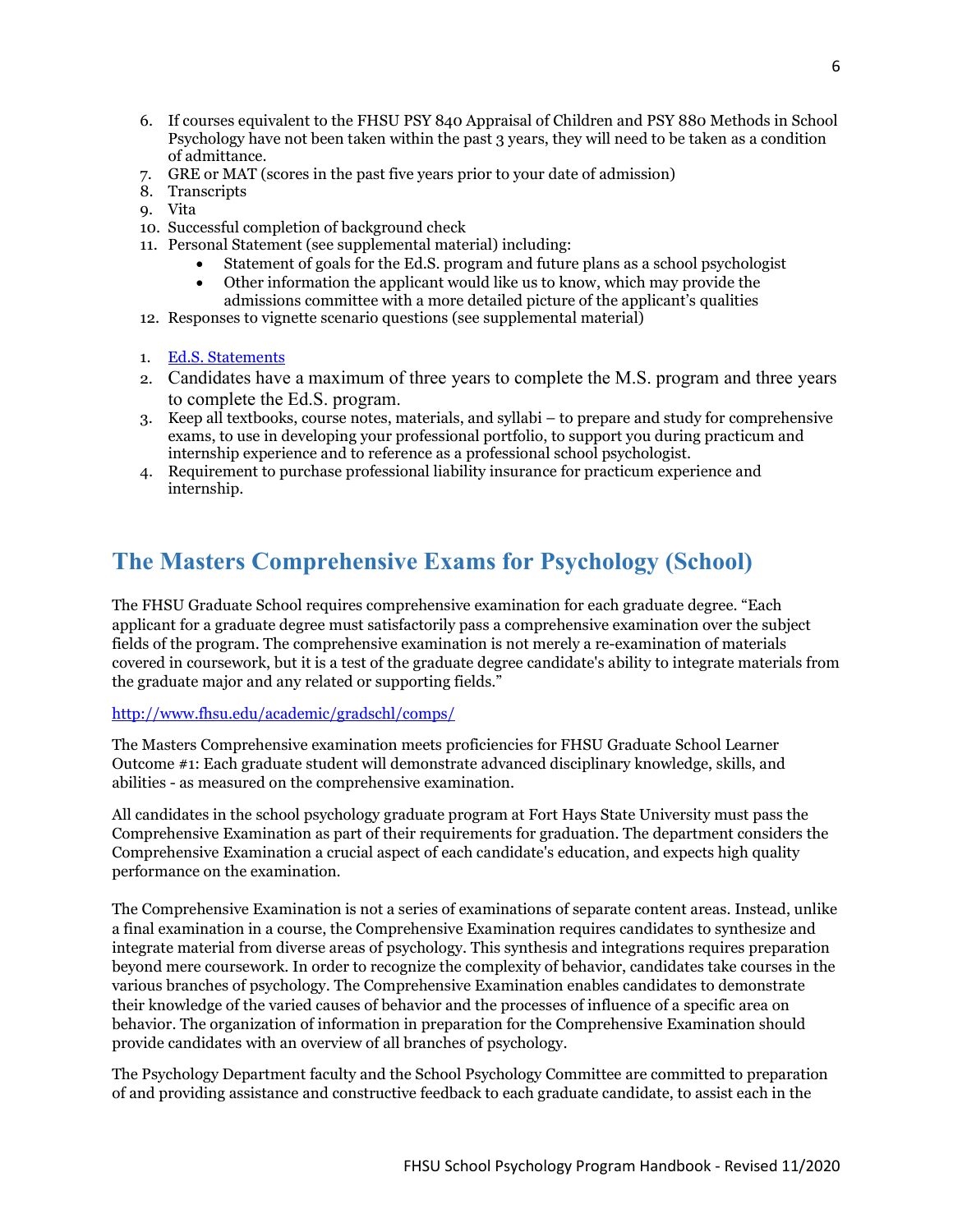potential to complete required courses and other program requirements. Department faculty advance the rigorous academic program by requiring knowledge and skill outcomes, assimilation, synthesis and integration of information in applied situations, and promotion of professional and interpersonal essential functions. The profession of school psychology requires a quality standard of practice, as high stakes decisions with life altering consequences are made for children/youth, based on a school psychologist's application of knowledge and skills in practice.

The Comprehensive Examination spans all required program courses and is designed to demonstrate mastery and application of knowledge learned within the M.S. program, integrating and synthesizing all applicable course concepts and knowledge into each response to the questions. This synthesis and integration requires preparation beyond mere coursework.

In preparation for comprehensive exams, candidates are encouraged to review all required M.S. course material (e.g. textbooks and additional course readings, papers and test completed during courses, PowerPoints and other course materials) and may contact instructors to ask questions about course content.

The Comprehensive Examination requires synthesis and integrative thinking skills that may be challenging for some students who may have performed well in their graduate courses. Although school psychology M.S. courses have assignment applications requiring synthesis and integration of knowledge, the Comprehensive Examination requires broader expectations and skill sets encompassing applications for synthesis and integration of knowledge from all of the courses, as differentiated from meeting expectations of an individual course. The Comprehensive Examination is designed to require assimilation, synthesis, and integration of knowledge and skills necessary to applications in practical situations.

When enrolling in the last semester of the M.S. program, candidates submit intent to graduate and sign up for comprehensive written exams. The school psychology M.S. Comprehensive Examination is essay written format, taken in online platform (4 hours a day, over two consecutive days), during the last semester (Fall, Spring, or Summer) the candidate is completing the M.S. coursework. Exam questions are written by members of the School Psychology Committee, covering learning objectives/outcomes from required courses in the Master's school psychology program, and requires synthesis and integration with an application focus. The candidate must pass all sections of the examination, as a requirement for completion of the M.S. degree.

Candidates who anticipate graduation in the summer term must complete comprehensive exams after the summer term has ended and before the fall semester has begun.

To complete the M.S. School Program, students will take the School Specialty Exam which includes:

a) The evaluation of Case Studies, appropriate to the School program (4 hours),

- b) A Specialty Area including Ethics (2 hours), and
- c) A Methodology Area appropriate to the School program (2 hours).

Satisfactory performance on both sections (Methodology; and Case Studies and Specialty Area) of this examination is a requirement for a graduate degree. Candidates who do not perform satisfactorily can retake the examination section at the next regularly scheduled examination period. Candidates may choose to appeal the decision, following the Graduate School Appeals Policy and completing a form.

<https://www.fhsu.edu/academic/gradschl/current-students/>

A Comprehensive Examination can be attempted two times without petition. If the examination is failed a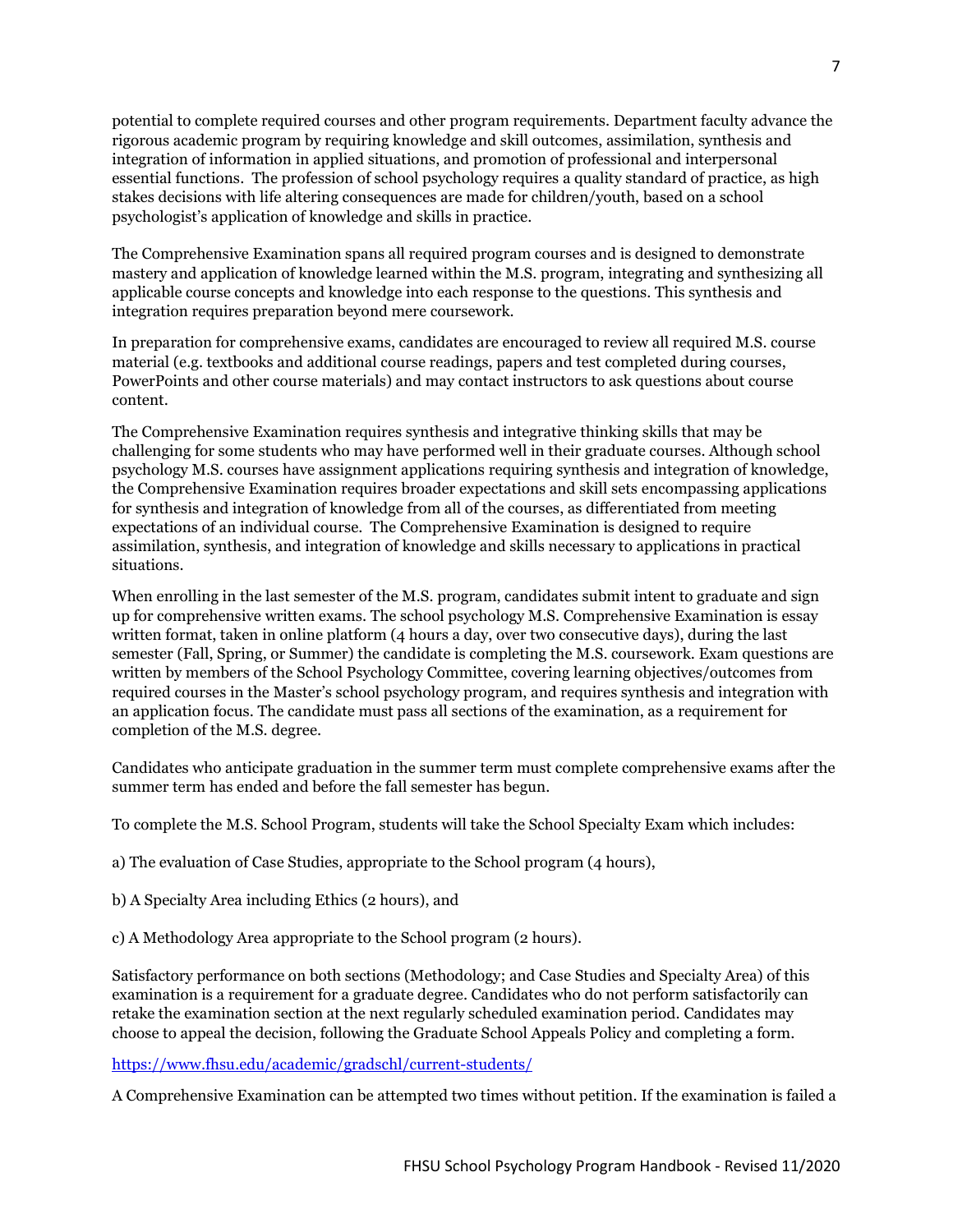second time the candidate must petition the Psychology Graduate Faculty for permission to retake the examination a third time. Petitions must be submitted six weeks prior to the examination date. The petitioning candidate must present a detailed plan of study. If the Department Faculty, after review, feels the candidate is capable of appropriate preparation, the Faculty may grant the petition to attempt the examination for a third and final time. Students have two years from the time they first attempt the Comprehensive Examination to successfully pass the examination.

Examinees will either complete the comprehensive examination on campus, or join in a virtual format. Those off campus will connect by computer to the virtual format, using a web link and their computer webcam and microphone. The essay questions will be answered in word documents that are saved to the computer and then submitted in a Blackboard assignment format. During the exam, technology support will be available to troubleshoot problems. A member of the School Psychology Committee will be connected to examinees to monitor students via webcam during the exam time, to respond to any issues and to assure completion of responses without accessing books, notes or other sources.

**Comprehensive Examination Grading.** To assure blind scoring by members of the School Psychology committee, candidates will submit responses, using a 5-digit code rather than name, which the psychology department administrative assistant assigns to each candidate. The psychology department administrative assistant will then access the completed exam responses submitted digitally, deidentify the digital documents, and provide access to the deidentified digital documents to each of the school psychology committee members. Both sections (Methodology, and Case Studies and Specialty Area) will be read independently by each member of the school psychology committee to independently score, using rubrics. Ratings on the sections are not to be comparative within the group of students taking the exam. Scoring is not relative to the best or worst answers for a given year nor is there a curve or quota for the percentages of students who pass or fail. The standard is the faculty's judgment, referencing the rubrics, of the expected performance of a candidate to integrate and synthesize concepts, as they near completion of the Masters program of graduate study in psychology.

The school psychology committee members will then meet, review rubric scores and comments each reader has independently noted, to arrive at agreement and a decision concerning the recommendation to pass, pass with remediation, or fail on each of the two sections for each candidate. Remediation is considered only if responses are technically accurate (e.g., there are no inaccuracies) but there are minimal points in one or two questions (not in a full section, or more than one section) that require a candidate to provide additional detail. After reaching agreement, the candidate number code is matched to each candidate's name, revealing identities. After candidate number codes are matched to each candidate, the school psychology program director will utilize anti-plagiarism software (SafeAssign) to assess all submitted responses for plagiarism. Any indication of plagiarism on a student's submitted comprehensive exams may result in a committee decision of fail for the comprehensive exam containing plagiarized information. More information about FHSU's Academic Honesty Policy can be found a[thttp://www.fhsu.edu/academic/provost/handbook/ch\\_2\\_academic\\_honesty/.](http://www.fhsu.edu/academic/provost/handbook/ch_2_academic_honesty/) 

The committee will make their recommendations to the Psychology Department. Candidates will be notified of the decision by the Chair of the Comprehensive Exam, providing the decision and the rubric scoring feedback. If remediation is necessary, the candidate will be requested to complete the remediation in a specified time frame. The decision will be communicated to the Graduate School Dean. The Dean of the Graduate School will provide official notification by letter of the decision concerning their performance on the Comprehensive Examination. Candidates may choose to appeal the decision, following the Graduate School Appeals Policy and completing a form. <https://www.fhsu.edu/academic/gradschl/current-students/>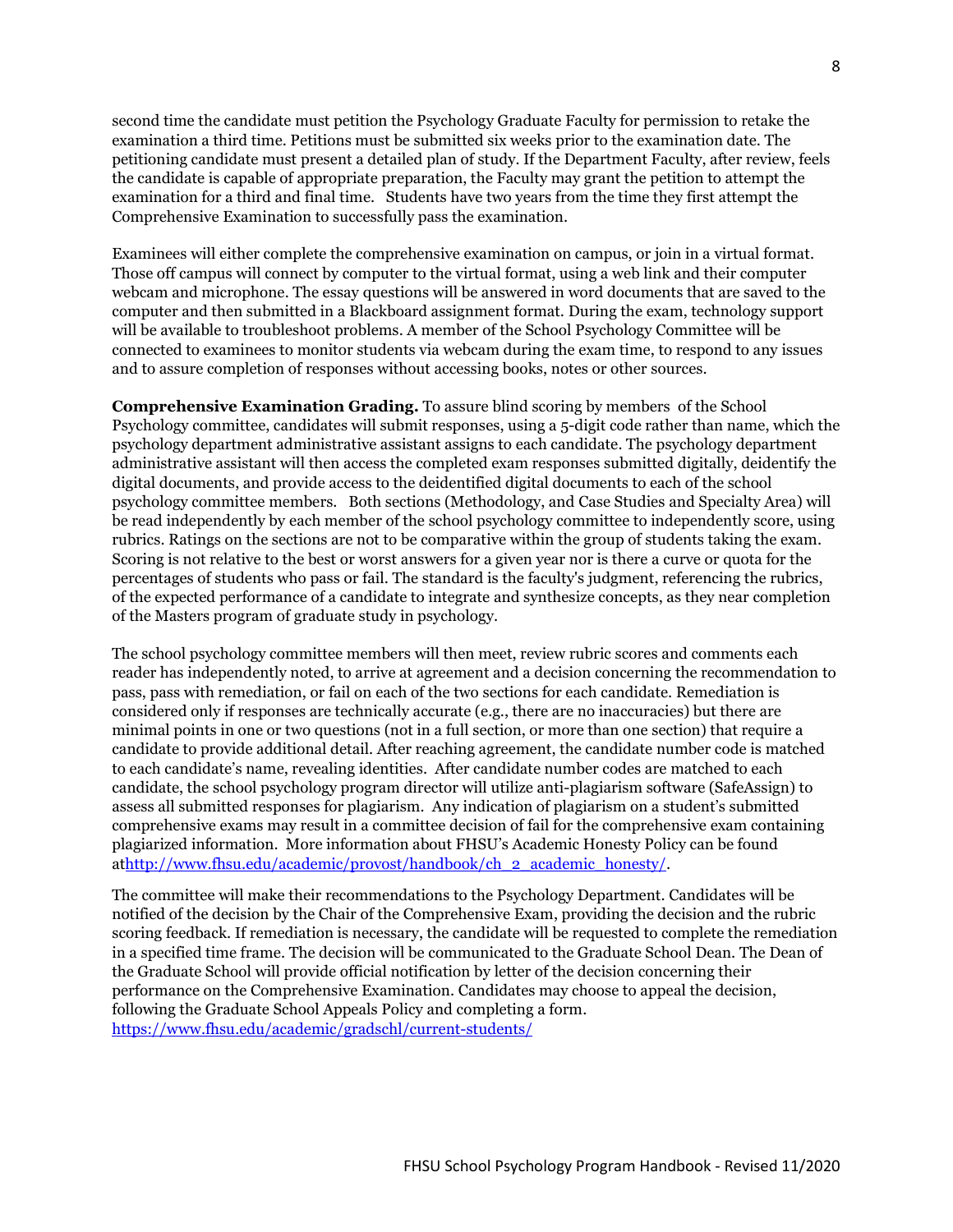# <span id="page-8-0"></span>**The Ed.S. Comprehensive Exam for School Psychology**

The FHSU Graduate School requires comprehensive examination for each graduate degree. "Each applicant for a graduate degree must satisfactorily pass a comprehensive examination over the subject fields of the program. The comprehensive examination is not merely a re-examination of materials covered in coursework, but it is a test of the graduate degree candidate's ability to integrate materials from the graduate major and any related or supporting fields."

### <http://www.fhsu.edu/academic/gradschl/comps/>

The ETS Praxis 5402 exam meets proficiencies for FHSU Graduate School Learner Outcome #1: Each graduate student will demonstrate advanced disciplinary knowledge, skills, and abilities - as measured on the comprehensive examination.

All candidates in the school psychology graduate program at Fort Hays State University must pass the Comprehensive Examination as part of their requirements for graduation. The school psychology Ed.S. comprehensive exam is the ETS Praxis 5402, and the comprehensive exam fee is the responsibility of the candidate. When enrolling in the last semester of the Ed.S. program, candidates submit intent to graduate and sign up for comprehensive written exams.

The ETS Praxis 5402 exam is administered at college/university test centers in an online format, covering school psychology and special education concepts and is aligned with NASP's 2010 standards and 10 domains of practice. Determining the best answer to each question is required, using knowledge from courses in the M.S. program and the Ed.S. program. Students are encouraged to consider taking the Praxis in the last semester of the Ed.S., in February or March, as coursework is being completed and knowledge from courses has been applied in practicum experiences.

A score of 147 on ETS Praxis 5402 is required for provisional licensure as a specialist in school psychology from the Kansas State Department of Education (KSDE), necessary to complete the supervised one-year internship of 1,200 hours, and then to apply for full licensure.

The Praxis questions address four content categories:

- I. Professional Practices, Practices that Permeate All Aspects of Service Delivery
- II. Direct and Indirect Services for Children Families, and Schools (Student-Level Services
- III. Systems-Level Services
- IV. Foundations of School Psychological Service Delivery

To obtain additional information in preparing for the Praxis <https://www.ets.org/s/praxis/pdf/5402.pdf>

# <span id="page-8-1"></span>**Practicum and Internship Field Placement Considerations**

A primary consideration in a practicum and intern placement is the adequacy and eligibility of a school system as a training site. The following considerations provide general criteria for practicum and intern placement:

There should be one individual in the school district/cooperative directly responsible for the supervision of the candidate. The on-site field supervisor shall be responsible for no more than two (2) interns or practicum candidates. This person should be a licensed/certified school psychologist with three or more years of experience excluding internship. The School Psychology Program committee must approve the supervising field school psychologist. It is the responsibility of the participating field supervisor to present:

• A brief vita of training and experience, and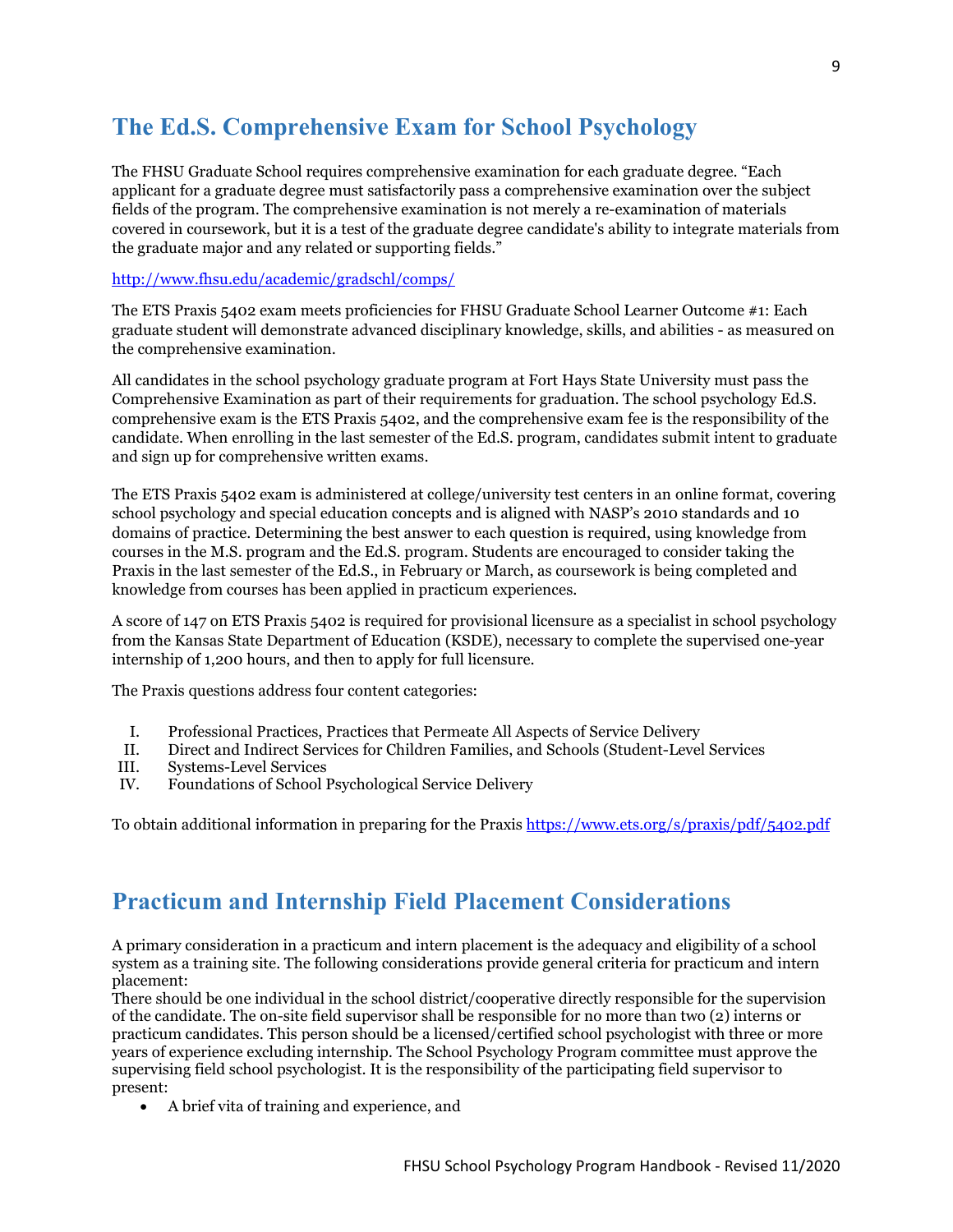• Documentation of licensure/certification in the state where practicum or internship is completed. The documents must be provided no later than the orientation/MOA meeting at the beginning of the field placement, and will be kept on file with the University supervisor.

The field supervisor, candidate, and the school administrator responsible for special education services must each be provided with a copy of the course syllabus, the Kansas State Department of Education standards for school psychology, and the Memorandum of Agreement (MOA) for signature by the university supervisor, the field supervising school psychologist, the candidate, and the local education agency administrator. The requirements and standards within all three documents will be reviewed by the university supervisor with all parties, who will agree on the practicum or internship agreement that the candidate will be provided a commensurate experience. The responsibilities of all parties are defined in these documents.

Although the specific terms vary, both within and across local education agencies, the following policies are observed for practicum and internship field experiences:

1. The practicum and the internship field experiences are completed during the regular academic year (Fall/Spring).

2. Candidates will meet all eligibility requirements of the School Psychology Program field placement before beginning; including requirements of liability insurance, background check at the level required by the field site, and membership in NASP.

3. Candidates will be placed with an experienced field supervisor, a school psychologist who holds full licensure, and has three or more years of experience, excluding internship.

4. The field site supervisor has a supervisory relationship that is clearly differentiated from that of consultant or mentor.

5. If the practicum candidate completes duties for the school district or cooperative outside of the 600 hours of practicum, it is understood that such duties are not represented as practicum, and that the duties do not require credential as a school psychologist.

6. Practicum activities must not be completed in any schools where the practicum candidate may also be employed for different duties/position.

7. Candidates may not hold a full-time job concurrently with the field experience.

8. Practicum candidates will attend regularly scheduled supervision meetings, connecting in a virtual format (computer camera and microphone) with the university practicum supervisor and practicum candidates as a group, two hours synchronously each week while the university is in session.

9. A minimum of 600 logged hours in the practicum field site experience.

10. A minimum of 1200 logged hours in the internship field site (full-time for two semesters or halftime for four semesters).

11. The majority of the field experience must be completed in a school setting, during regular school hours.

12. The field experience must be completed in schools that follow U.S. education laws.

13. The Candidate must purchase professional liability insurance for both practicum and internship experiences. The following notation taken from the MOA for Practicum and Internship:

*The University does not provide candidates with blanket insurance coverage for workman's compensation or for compensation insuring them against liability for actions or inaction occurring in the practicum setting. Candidates participating in the School Psychology Practicum Program must purchase an experiential learning policy.* Coverage is available for purchase through your membership in NASP. You may obtain information about liability insurance from

<http://www.nasponline.org/membership-and-community/professional-liability-insurance>

### INTERNSHIP

Once the Ed.S. degree is awarded, and KSDE or the state agency responsible for licensure or certification in the state the internship will occur has granted a provisional license, the graduate should schedule an internship orientation meeting with the university internship supervisor, field supervising school psychologist, and special education administrator. This meeting may be held at the internship site, or if travel distance is a barrier this will be conducted through virtual means (e.g., Zoom Blackboard Collaborate). At this meeting with university supervisor, field supervisor, and special education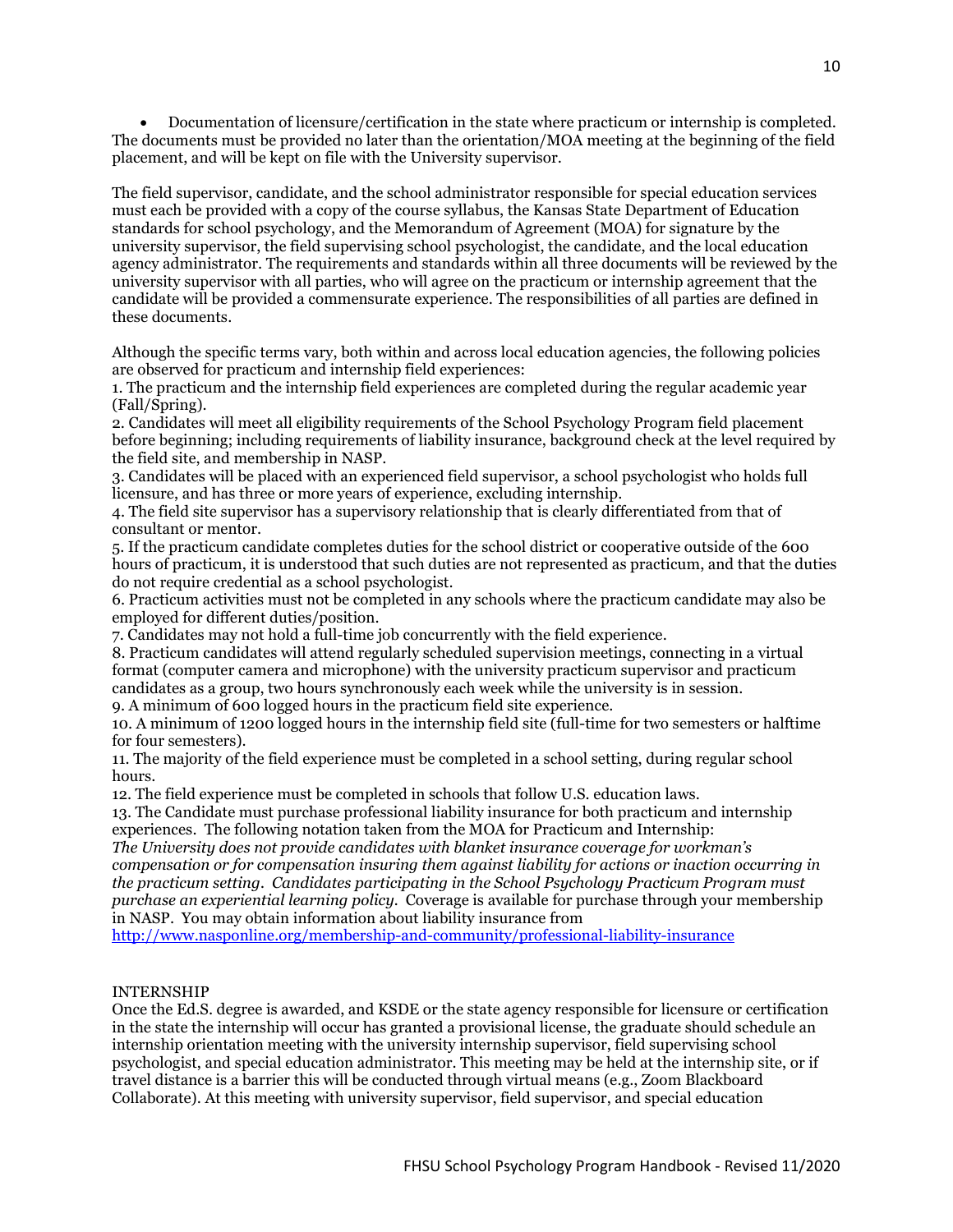administrator, explicit required parameters and expectation of internship will be defined. Once all parties agree to the structure and parameters by signing the internship Memorandum of Agreement, the field experience is eligible as internship.

A primary consideration in intern placement is the adequacy and eligibility of a school system as a training site. Refer to the previous considerations providing general criteria for practicum and intern placement.

# <span id="page-10-0"></span>**Intern Field Site Application Process**

For the employing school district or educational cooperative, the school psychology intern is viewed as a potential employee. In Kansas, this is generally a fully paid employment position, but may be a stipend in other states. Those considering an internship in Kansas can access the Kansas Education Employment Board (KEEB) state agency website where many potential employers announce positions: [http://kansasteachingjobs.com.](http://kansasteachingjobs.com/) Details on positions and the application process varies by district/cooperative, and described at the site. Additionally, potential employers contact the university Program Director inquiring about available interns, often prior to posting an opening at the jobs website. Candidates should provide the university program director and advisor of interest in securing internships several months in advance of attempting to secure a site. Application procedures will vary across potential employers. In completing the application (usually a digital process), candidates should also update their vita and use their professional portfolio in the application process and completing interviews. The candidate's faculty advisor generally writes a letter of recommendation for candidates who are applying for internship, stating that the candidate is eligible for licensure. Other letters of recommendation should be solicited from professors and supervisors. Payment for internship is fully determined by the school district of employment. Regardless of the contract terms and reimbursement parameters, the candidate will be designated a School Psychology Intern. In Kansas, the internship placement is typically a salaried position, and the employer may provide the intern with the opportunity to continue in regular employment following the one-year internship, if work performance has been satisfactory. Once all requirements of the internship are completed satisfactorily, the candidate will apply to the state agency where they will be employed for full licensure/certification.

The National Association of School Psychologists provides additional guidance documents for preparing for and securing an internship:

[http://www.nasponline.org/resources-and-publications/school-psychology-graduate-students/graduate](http://www.nasponline.org/resources-and-publications/school-psychology-graduate-students/graduate-student-fact-sheets)[student-fact-sheets](http://www.nasponline.org/resources-and-publications/school-psychology-graduate-students/graduate-student-fact-sheets)

# <span id="page-10-1"></span>**Licensing Requirements**

The candidate should complete, simultaneously with intent to graduate with Ed.S., the process of application and approval for a provisional license. Each state provides licensure or certification for school psychology, either from a state education agency and/or a state mental and behavioral health agency. We prepare candidates to meet the requirements of the Kansas State Department of Education (KSDE), upon completion of the Ed.S. requirements. You may investigate state school psychology credentialing requirement information from your state agency at

[http://www.nasponline.org/standards-and-certification/state-school-psychology-credentialing](http://www.nasponline.org/standards-and-certification/state-school-psychology-credentialing-requirements)[requirements](http://www.nasponline.org/standards-and-certification/state-school-psychology-credentialing-requirements)

It is very likely that at some point in your career you will be asked to document course content in order to be certified/licensed or provide a special service. Transcripts may not provide enough information to satisfy certifying/licensing personnel. Therefore, it is very important that you save all course documentation (e.g., copy of catalog, copies of both undergraduate and graduate syllabi). Some licensing boards require documentation (hourly logs or diaries) of practicum and internship experiences.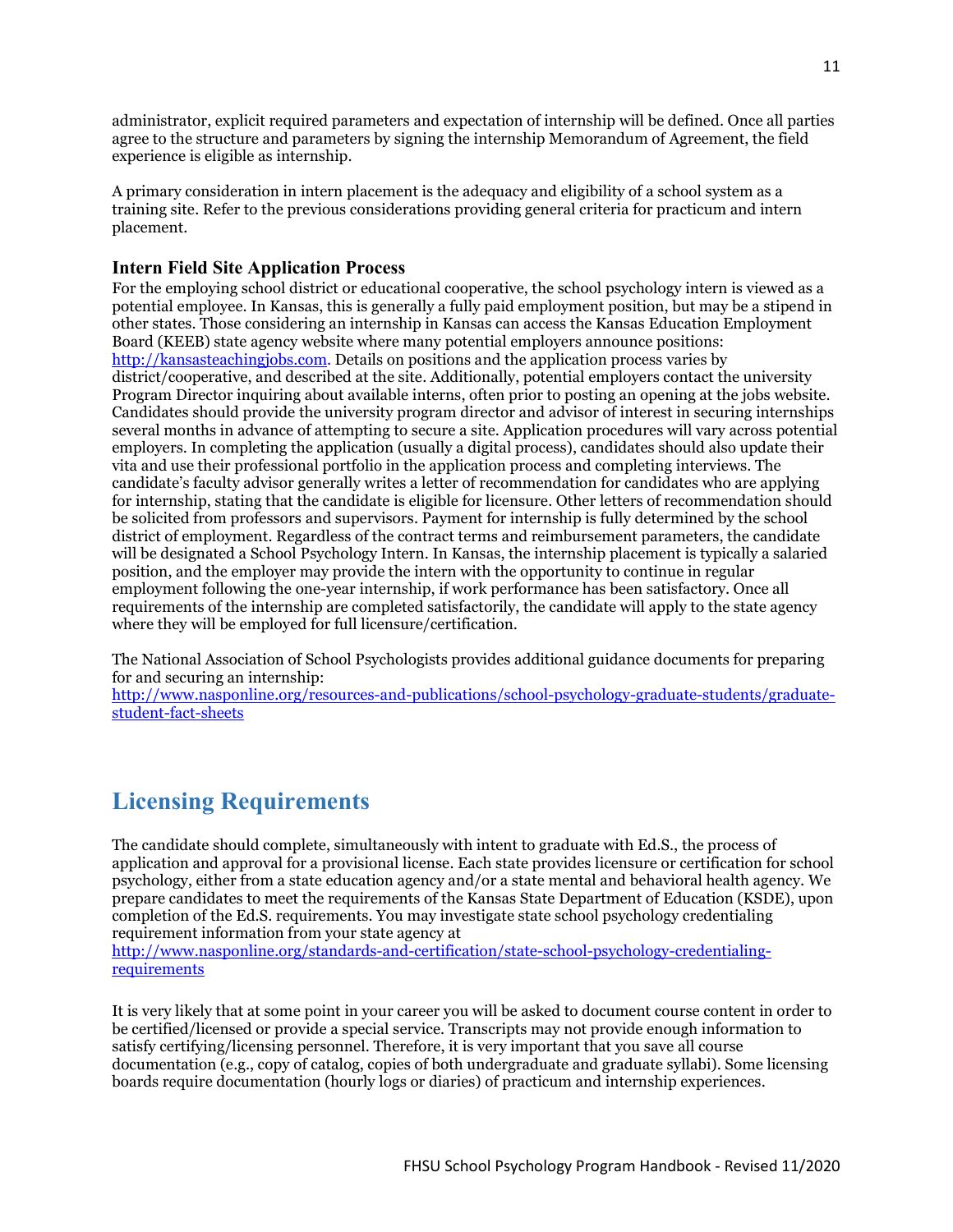# <span id="page-11-0"></span>**Professional Organizations**

The School Psychology graduate program makes a concerted effort to shape life-long learners and advocates. Practicing school psychologists are continually learning and are considered to be systemchange agents in their working environments. The graduate program requires candidates to become a member of the National Association of School Psychologists (NASP). This membership affords candidates a variety of options, including discounted conference rates, books, and access to a plethora of resources.

Candidates are encouraged to become members in your state organization. It is highly recommended to attend/participate annually in a professional conference or relevant local, regional state or national professional development training.

# <span id="page-11-1"></span>**Research Requirements**

# <span id="page-11-2"></span>**Field Study ("Thesis") (On-Campus Ed.S. Program Only)**

A Field Study, which is substantially equivalent to a Thesis, may be written to meet the requirements of the On-Campus Ed.S. School Psychology Program. **This is not available for the virtual program.** The Thesis is a written report of a research (e.g., experimental, applied, or survey) project carried out by the candidate under supervision of the faculty. It is intended to be a demonstration of the candidate's understanding and skills in research, and a demonstration of an in-depth knowledge of an area of psychology. The area and general problem should be chosen by the candidate early in the graduate career. The project should be in at least the stage of advanced planning by the end of the candidate's second semester of graduate study. A Prospectus meeting should be held by the end of the Fall semester of your second year. That allows time for you to collect data during the Spring semester and complete and defend your Thesis by the deadline in May. (Refer to Steps and Proposed Timeline for Thesis/Field Study prepared by Department of Psychology, FHSU. A copy may be obtained in office.)

#### **THESIS GUIDELINES**

#### *WHAT IS THE PURPOSE OF THE THESIS*

The thesis is a written example of all your graduate work. You will be considered an expert in your field of choice. The thesis is the culmination of your graduate experience and the final display of your skills and knowledge. Specifically through the thesis process, you will demonstrate your knowledge base and your ability to understand and conduct scientific research in psychology and your specialty area. As a psychologist and scientist, you need critical thinking and writing skills, as well as knowledge of methodology and analysis. The thesis represents your ability to review literature in a specific area and synthesize complex information into a presentable body of work. The final thesis product should move the discipline forward and contribute to the field of psychology.

#### *WHAT IS SCIENTIFIC RESEARCH?*

According to The Code of Federal Regulations 45 CFR 46 Section 102 (d), "Research means a systematic investigation, including research development, testing and evaluation, designed to develop or contribute to generalizable knowledge. Activities which meet this definition constitute research for purposes of this policy, whether or not they are conducted or supported under a program which is considered research for other purposes. For example, some demonstration and service programs may include research activities."

According to Fort Hays State University, scholarly activities at Fort Hays State University are defined as original, innovative intellectual contributions in the form of research, practice, creative activity, or performance. FHSU recognizes and values the diversity of types of scholarship, including discovery, pedagogy, integration, engagement, and application (Boyer, 1997). Scholarly activities must be intended and reasonably expected to lead to the production of scholarly works. Scholarly works must be communicated with and validated by peers beyond the FHSU campus community. The means of communication as well as the comparative value of types of Scholarly Activity and work are to be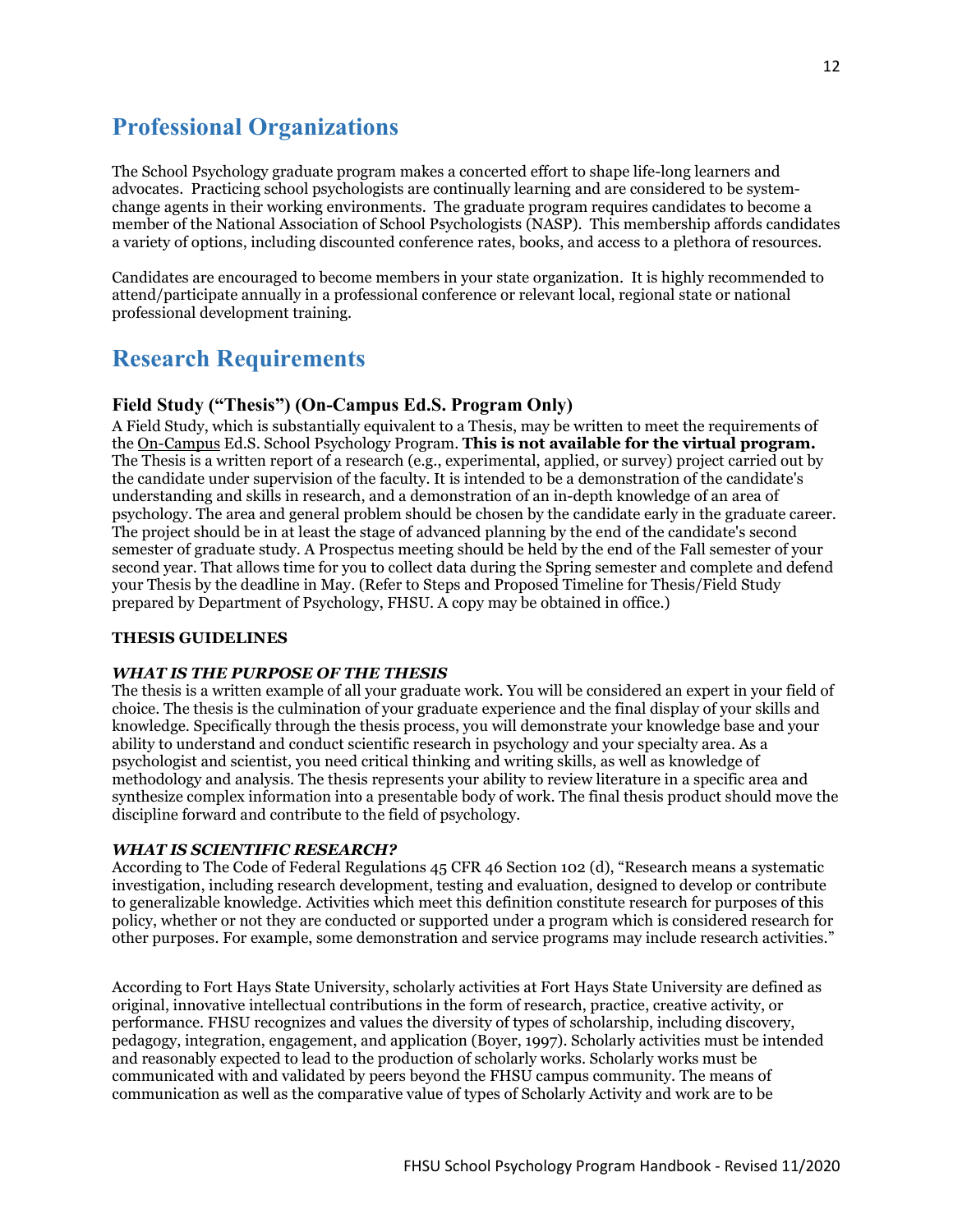determined by each department. These determinations will reflect what is commonly accepted in the discipline.

#### *WHAT CAN A THESIS BE (TOPICS AND METHODOLOGY)?*

Any topic related to the field of psychology and to your specific area of study is an appropriate thesis topic. The thesis methodology can be quantitative or qualitative but must demonstrate your ability to synthesize knowledge and data. Some example methodologies are, but not limited to, true experiments, quasiexperiments, correlational designs, associational designs, descriptive studies, case studies, small N designs, time series, archival, multiple base-line designs, meta-analysis, and observations.

# *WHAT IS THE STRUCTURE AND CONTENT OF THE SECTIONS OF THE THESIS?*

All APA standards must be followed, in addition to the FHSU Graduate School thesis guidelines (http://www.fhsu.edu/academic/gradschl/current-candidates/). The general sections for a thesis are Introduction, Methods, Results, Discussion, References, and all supplemental materials (Appendices, Vita, Table of Contents, List of Appendices, List of Figures, Abstract, and Acknowledgements).

The Introduction is a review of literature, the theoretical foundation, and your research ideas. This is a synthesis of information, NOT an annotated bibliography. The goal of the Introduction is to demonstrate your understanding and knowledge on the topic. Generally, the Introduction should contain a brief overview of the topic, the supporting literature and theory in the field, your reasoning and the logic of your hypotheses, and the actual hypotheses, as well as a discussion of why your project is unique, what the project is adding to the field, and the project's important or social significance.

The Methods section (for a Quantitative study) should contain at Prospectus the proposed participants, materials, procedure, and data analysis. At the prospectus meeting, you must provide the committee with all instruments to be used in the study. This will allow the committee to view your entire idea. At the defense, the Methods section has the same general content areas except the data analysis section. However, in the final thesis document, you must have specific details about your participants, materials (reliability and validity), and procedures.

The Results sections (for the final thesis document) should include: 1) basic descriptive information about your instruments (M, SD, N, and range); 2) any distribution extremes (outliers, skewness, kurtosis, violations of normality, etc.); 3) what was tested, how it was tested, and what was found; 4) any exploratory or supplemental data analysis; and 5) any tables or figures needed to help visually explain your findings.

The Discussion section should be a review of your hypotheses and findings but with much more description about why you found what you did and what those findings mean. The topics should relate back to the initial literature review and theoretical foundation presented in the Introduction. Finally, the study's limitations and implication should be addressed, as well as possible future directions for the topic and methodology.

It is suggested for most cases that also included in the prospectus but not in the final document are all the necessary components of the IRB packet including, consent form, application, materials, debriefing, and any supplemental forms. This will allow the committee to ensure the methodology and ethics are appropriate for the proposed project.

# *WHAT ARE THE GENERAL STEPS IN THE THESIS PROCESS?*

Step 1: Select topic and obtain a thesis advisor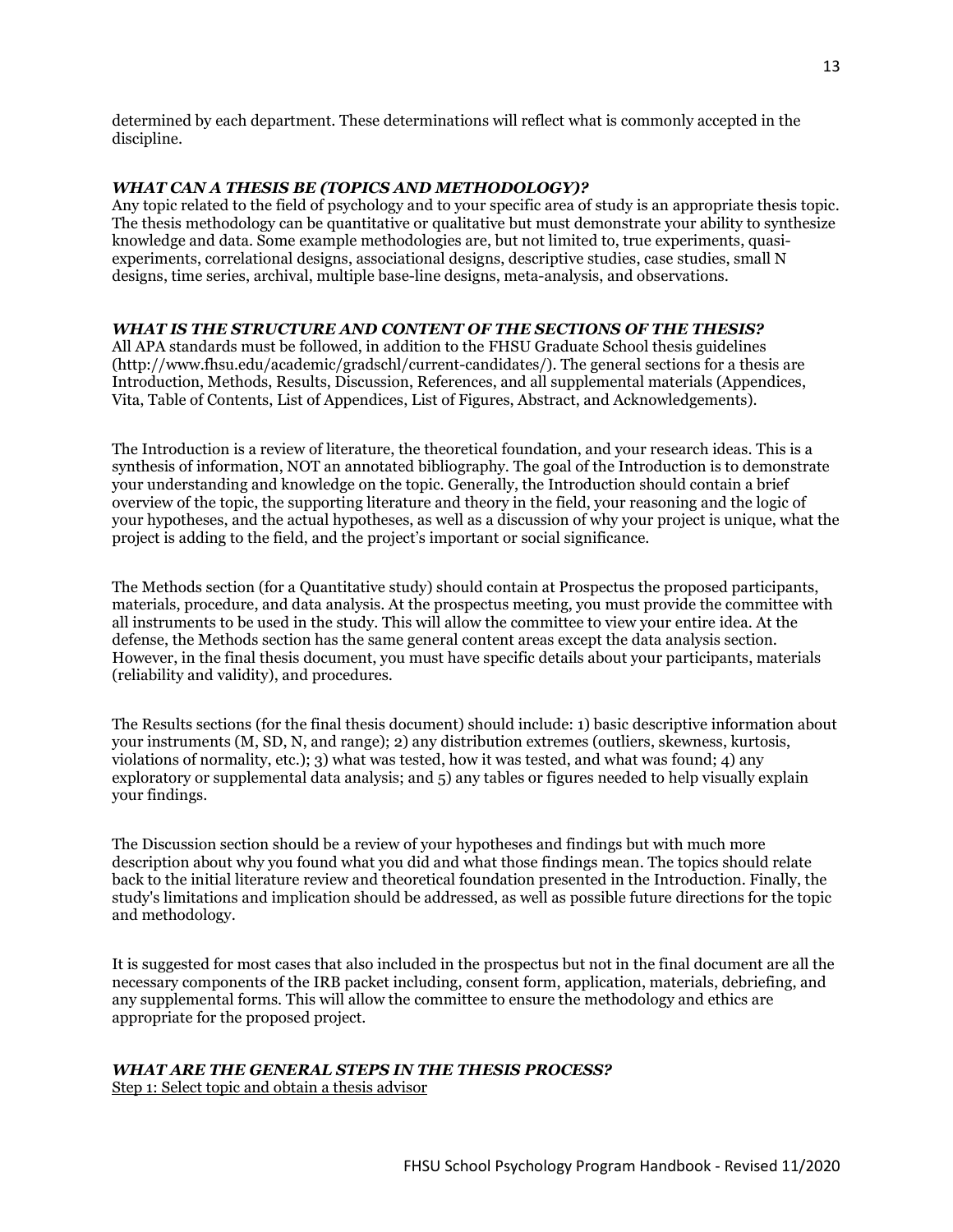Prior to approaching faculty members to request an advisor, you should have at least a tentative idea of what you want to study for your thesis. This will help guide you to the faculty member whose expertise is most relevant for your study. Although it is common to ask your program director to chair your thesis, this is not required. Program directors are generally not able to chair all the theses of their candidates. Also, some topics you may choose may be a better fit with other faculty members besides your director. Faculty are not required to chair theses for all candidates who ask. You may have to make more than one request to find a chair. Your thesis chair must be a member of the graduate faculty at FHSU. Not all faculty are graduate faculty. You should complete Step 1 near the beginning of your first year.

#### Step 2: Produce thesis prospectus, including literature review and method, and select thesis committee members

First, you work with your Thesis Advisor to create a timeline for progress (see Table 1). Then, you must gather your literature. Realize this step will take time, as you will almost always have to obtain a number of your sources through interlibrary loan. You will need to turn in a number of drafts of your literature review and method to your thesis advisor before it is approved. The exact number of drafts will vary, depending on:

- 1. How you and your advisor agree to work on the project (e.g., will separate sections of the lit review be turned in, or will the whole lit review be turned in at one time)
- 2. The quality of your drafts. Be aware that each time you turn in a draft, your thesis advisor will need a MINIMUM of a week to read it and give you feedback. Factoring this in with the time it will take you to produce each draft, and the number of actual drafts you will need, it is essential that you START EARLY and WORK CONSISTENTLY to complete your prospectus.

Work with your thesis advisor to select a committee. The committee should consist of two members of the FHSU psychology department, in addition to your chair (more details provided below), and one member of the FHSU graduate faculty who is not in the psychology department. It is recommended that your prospectus already be in APA style and the format required by the Graduate School (http://www.fhsu.edu/academic/gradschl/current-candidates/).

#### Step 3: Hold prospectus meeting

It is strongly recommended that you have your prospectus meeting no later than November 15th of your second year, if you wish to stay on track for a graduation in the Spring of your second year (in other words, graduating prior to the Fall semester of your third year). However, with the complexity of some projects (data collection, ethics), THE DEPARTMENT HAS A POLICY THAT YOU CANNOT HOLD YOUR PROSPECTUS MEETING BETWEEN MAY 15 AND AUGUST 15. THOSE WHO WISH AN EXCEPTION TO THIS POLICY MUST PETITION THE FACULTY NO LATER THAN THE APRIL 15TH PRECEDING THE SUMMER THE PROSPECTUS MEETING IS PROPOSED TO BE HELD. ONLY IN VERY RARE INSTANCES WILL EXCEPTIONS BE GRANTED (e.g., having unexpected open heart surgery in April is worthy of an exception, failing to plan ahead and allow enough time to have the document ready before the deadline is NOT).

Once your thesis advisor has approved your thesis prospectus, you may schedule a meeting (this process is described in detail below). You must provide your committee members with a hard copy of your thesis prospectus (e-mail copies are not allowed). Committee members must have the thesis a minimum of a week prior to your meeting.

#### Step 4: Have study approved by Psychology Department Ethics Committee and, if necessary, the Institutional Review Board (IRB)

The instructional packet and forms for putting together your ethics proposal are available through www.irbnet.org. After your prospectus meeting, you must file an ethics packet with the Psychology Department ethics committee before collecting data. This review will take a minimum of a week for each revision. You will need to do as many revisions as it takes to get your study approved. Once you submit your proposal to the university IRB, review could take up to an additional month or more (be aware of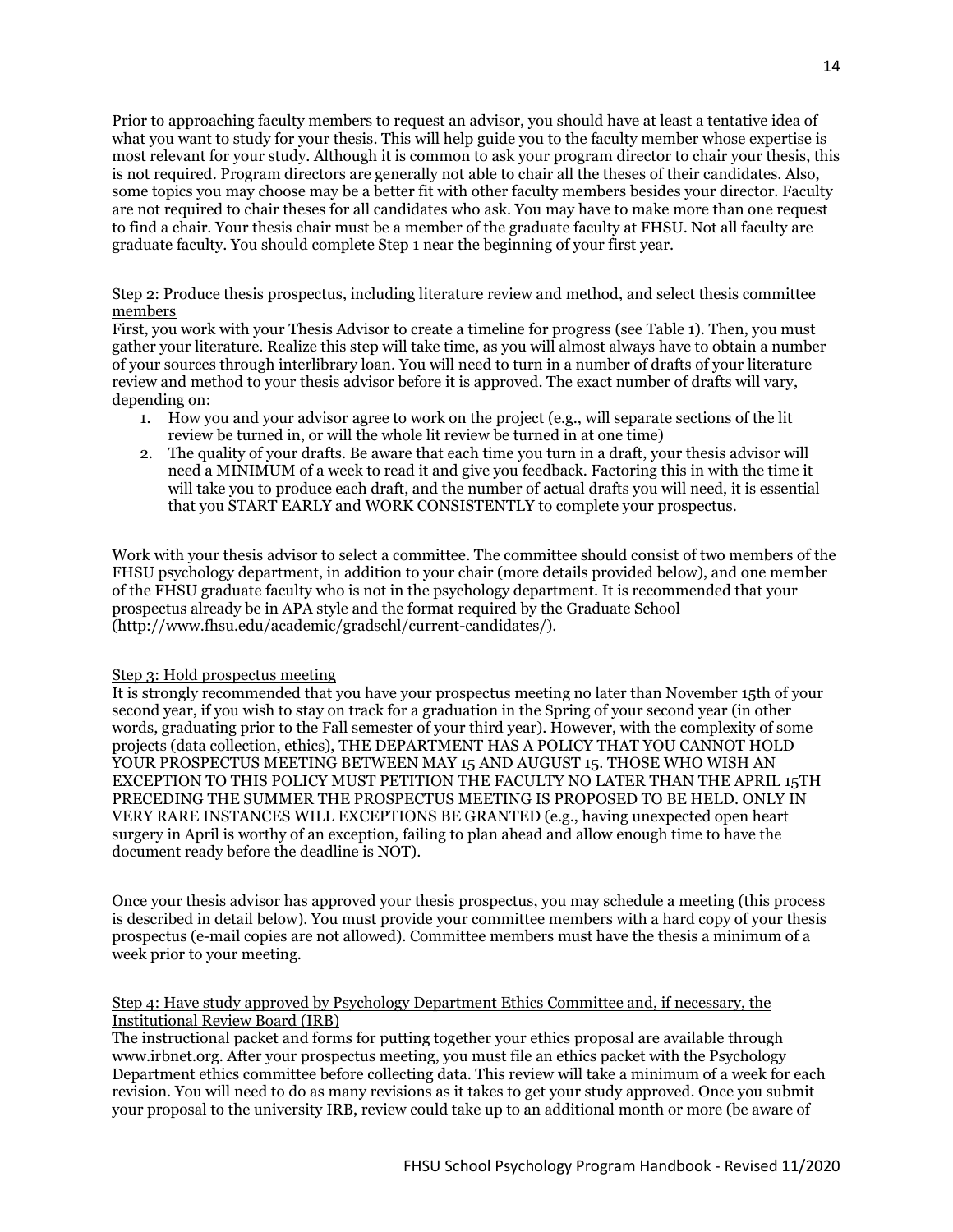#### IRB deadlines and meeting times). **You cannot collect any data until you have completed the full ethics process required for your particular study.**

#### Step 5: Gather data

The length of this step will vary, based on the characteristics of the sample you are gathering. Plan at least a couple of months for this step. If you are using the FHSU participant pool, you will need to acquaint yourself with the process by contacting the department administrative assistant.

#### Step 6: Analyze data, write up results and discussion section, and get thesis in "Graduate School ready" format

You will need to turn in a number of drafts of your results and discussion to your thesis advisor before it is approved. The exact number of drafts will vary. Be aware that each time you turn in a draft, your advisor will need a MINIMUM of 2 weeks to read it and give you feedback. Factoring this in with the time it will take you to produce each draft, and the number of actual drafts you will need, it is essential that you START EARLY and WORK CONSISTENTLY to complete your final document. It is required that your thesis be in the format required by the Graduate School. It is also required that it be thoroughly edited, that references are cross-checked, and that the Table of Contents is exactly correct.

#### Step 7: Hold defense meeting

THE DEPARTMENT HAS A POLICY THAT YOU CANNOT HOLD YOUR DEFENSE MEETING BETWEEN MAY 15 AND AUGUST 15. THOSE WHO WISH AN EXCEPTION TO THIS POLICY MUST PETITION THE FACULTY NO LATER THAN THE APRIL 15TH PRECEDING THE SUMMER THE DEFENSE MEETING IS PROPOSED TO BE HELD. ONLY IN VERY RARE INSTANCES WILL EXCEPTIONS BE GRANTED (e.g., having unexpected open heart surgery in April is worthy of an exception, failing to plan ahead and allow enough time to have the document ready before the deadline is NOT—even if you have a job that will start before you can do your defense and get your document approved by the Graduate School).

Once your advisor has approved your thesis, you may schedule a defense meeting. You must provide your committee members with a hard copy of your thesis (e-mail copies are not allowed). Committee members must have the thesis a minimum of one week prior to your meeting.

### Step 8: Turn in thesis to Graduate School, and have it go through the vetting process

After you have made the changes to your thesis requested by your committee, and your thesis chair has approved the revised document, turn it into the Graduate School. You must turn in one copy, on the appropriate paper; placed in a large (10" X 14" minimum) envelope. The copy must be signed by your thesis chair and the Psychology Department Ethics Committee chair. The thesis will then be vetted by the Graduate Dean. The amount of time this process will take depends on when you turn in your thesis. The more in advance of the Graduate School deadline you turn in your thesis, the sooner your thesis will be vetted. This process may take a month or more.

After the Graduate Dean returns the changes required in your thesis to the Psychology Department, you must make the changes and have them approved by your advisor. You must turn in appropriate copies, on the appropriate paper; each placed in a large (10" X 14" minimum) envelope. If you want a copy of your thesis for yourself or others, you may turn in extra copies at this time. You will pay a fee for the Graduate School to bind these copies.

Only after this ENTIRE process is finished can you have your thesis chair change all your incompletes related to the thesis to the grade they assign you. If you have your defense meeting and turn in your thesis prior to the Graduate School deadline for a certain semester, you will graduate that semester. However, until the vetting process is completed, your degree transcript and diploma will be held. Your transcript is necessary to begin the licensure process.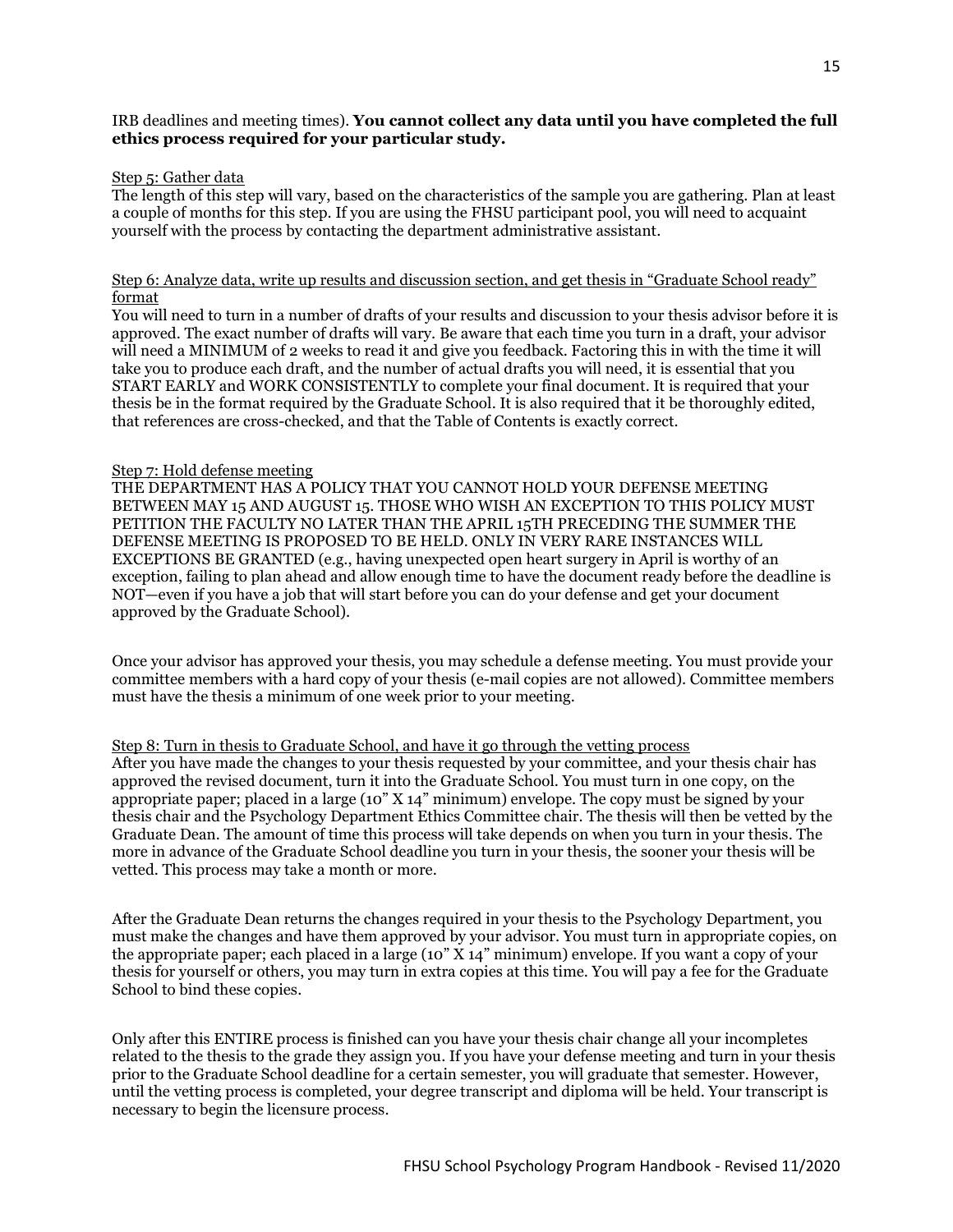# *WHAT IS THE TIMELINE FOR COMPLETING THE THESIS?*

The candidate and his/her committee chair can use the table following as a guide throughout the entire thesis process.

**Table 1. Timeline for Completing the Thesis**

| <b>Task</b>                                       | <b>Tentative Due Date</b> | <b>Date Completed</b> |  |  |
|---------------------------------------------------|---------------------------|-----------------------|--|--|
| <b>Refining Topic/Hypotheses</b>                  |                           |                       |  |  |
| <b>Produce Thesis Prospectus</b>                  |                           |                       |  |  |
| Lit Review                                        |                           |                       |  |  |
| Method                                            |                           |                       |  |  |
| Data Analysis                                     |                           |                       |  |  |
| Refinement/Revisions                              |                           |                       |  |  |
| Completed Draft                                   |                           |                       |  |  |
| <b>1 Week Committee Review</b>                    |                           |                       |  |  |
| <b>Prospectus Meeting</b>                         |                           |                       |  |  |
| <b>Submission of Project to Department Ethics</b> |                           |                       |  |  |
| <b>Submission of Project to FHSU IRB</b>          |                           |                       |  |  |
| <b>Data Collection</b>                            |                           |                       |  |  |
| <b>Data Entry</b>                                 |                           |                       |  |  |
| <b>Data Analysis</b>                              |                           |                       |  |  |
| Write-up                                          |                           |                       |  |  |
| <b>Update Methods</b>                             |                           |                       |  |  |
| Results/Discussion                                |                           |                       |  |  |
| Refinement/Revisions                              |                           |                       |  |  |
| <b>Completed Draft</b>                            |                           |                       |  |  |
| <b>1 Week Committee Review</b>                    |                           |                       |  |  |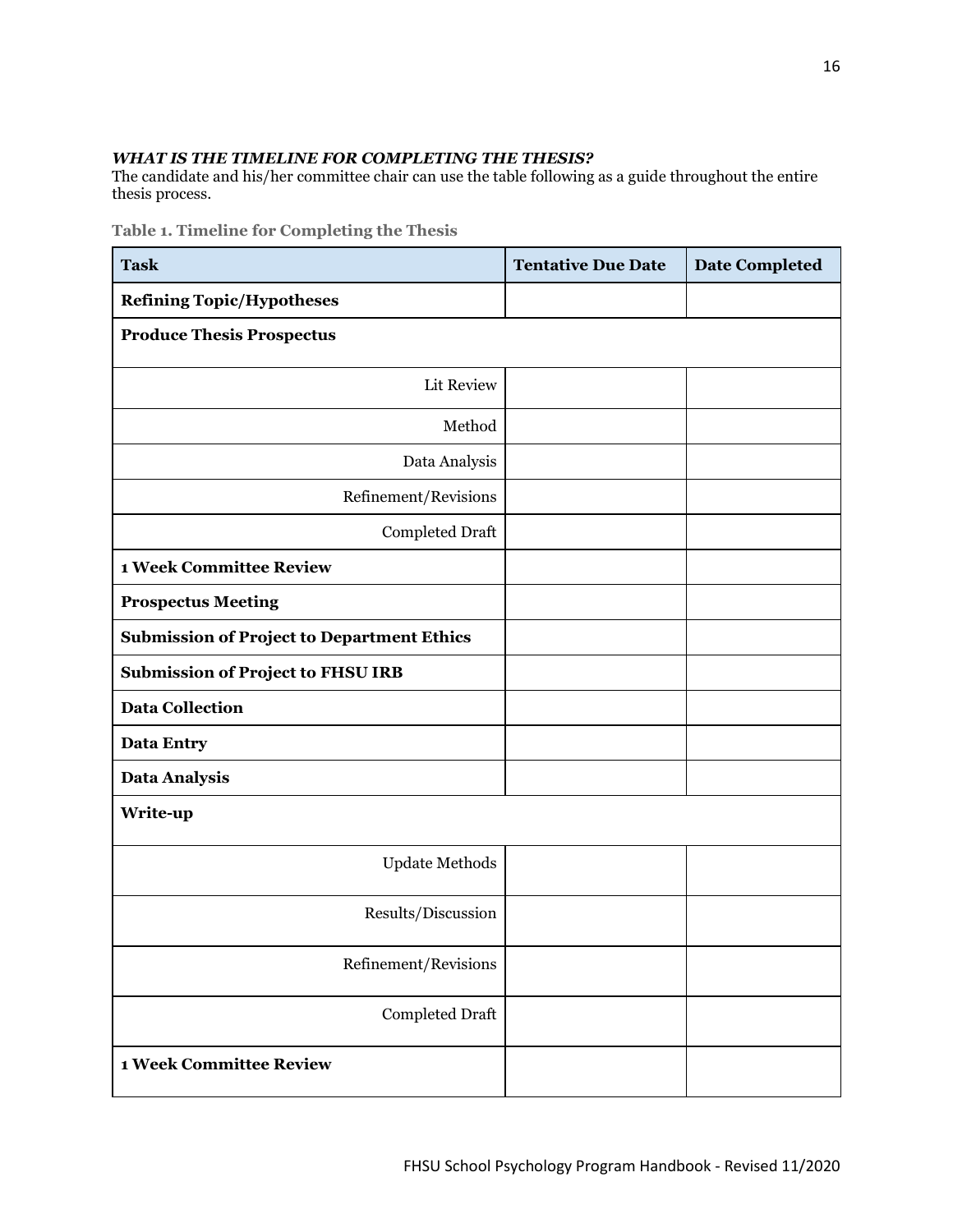| <b>Hold a Defense Meeting</b>        |  |
|--------------------------------------|--|
| <b>Committee Revisions</b>           |  |
| <b>Final Approval from Chair</b>     |  |
| <b>Turn in Thesis to Grad School</b> |  |
| Graduation                           |  |

*Note. To be completed by candidate and thesis chair.*

# *WHAT IS THE STRUCTURE OF THE THESIS COMMITTEE?*

The committee consists of the thesis chair, two departmental members, and an outside department member. Thesis chairs must have the terminal degree (PhD, EdD, or other Doctorate) or have special permission from the Graduate Dean to serve. If the thesis chair does not have the terminal degree, the other committee members must all hold a terminal degree (as deemed by their field). The out-of-thedepartment member must be of graduate standing at the university (either Masters I or II level). Only one member of the committee can be a non-terminal degree holding member.

# *HOW TO FIND A THESIS CHAIR?*

At the beginning of each academic year, the chair of the Psychology Department will determine the maximum number of theses each graduate level faculty member can chair based on the number of graduate faculty and the number of incoming candidates. Once this set number is determined and candidates have a topic selected, candidates will approach faculty members to serve as chairs. Candidates must formally ask the faculty member to serve and not just assume that discussing the thesis topic with a particular faculty member indicates willingness to chair. After the agreement has been reached, candidates must complete the "Report of Committee Formation" and return it to the department administrative assistant.

# *WHAT ARE THE ROLES OF THE DIFFERENT MEMBERS OF THE COMMITTEE?*

The roles of candidate, thesis chair, committee member, and statistical member are described below. This is not a complete list of duties but, merely, a list of possible roles and responsibilities. As each faculty member has their own way of working with candidates, the candidate cannot assume that the members will do any of the items listed below. It is always the candidate's responsibility. But after that, when in doubt of whose responsibility it is, ask each member what they are willing to do.

Candidate Roles: Ultimately, candidates are responsible for the final product. The thesis is your demonstration of knowledge, skills, and activities you have gained during your graduate education. This is your project, thus your responsibility. The candidate is responsible for all of the following (but not limited to just this list):

- Checking to make sure all references are cited and all citations are referenced.
- Proper APA style and formatting.
- Keeping up with deadlines or altering deadlines once off schedule.
- All data collection, data management, and analyses.
- All ethical review documents and procedures.
- Writing and editing the document.
- Creating table and figures.
- Candidates cannot hire outside consultants or help to complete the thesis.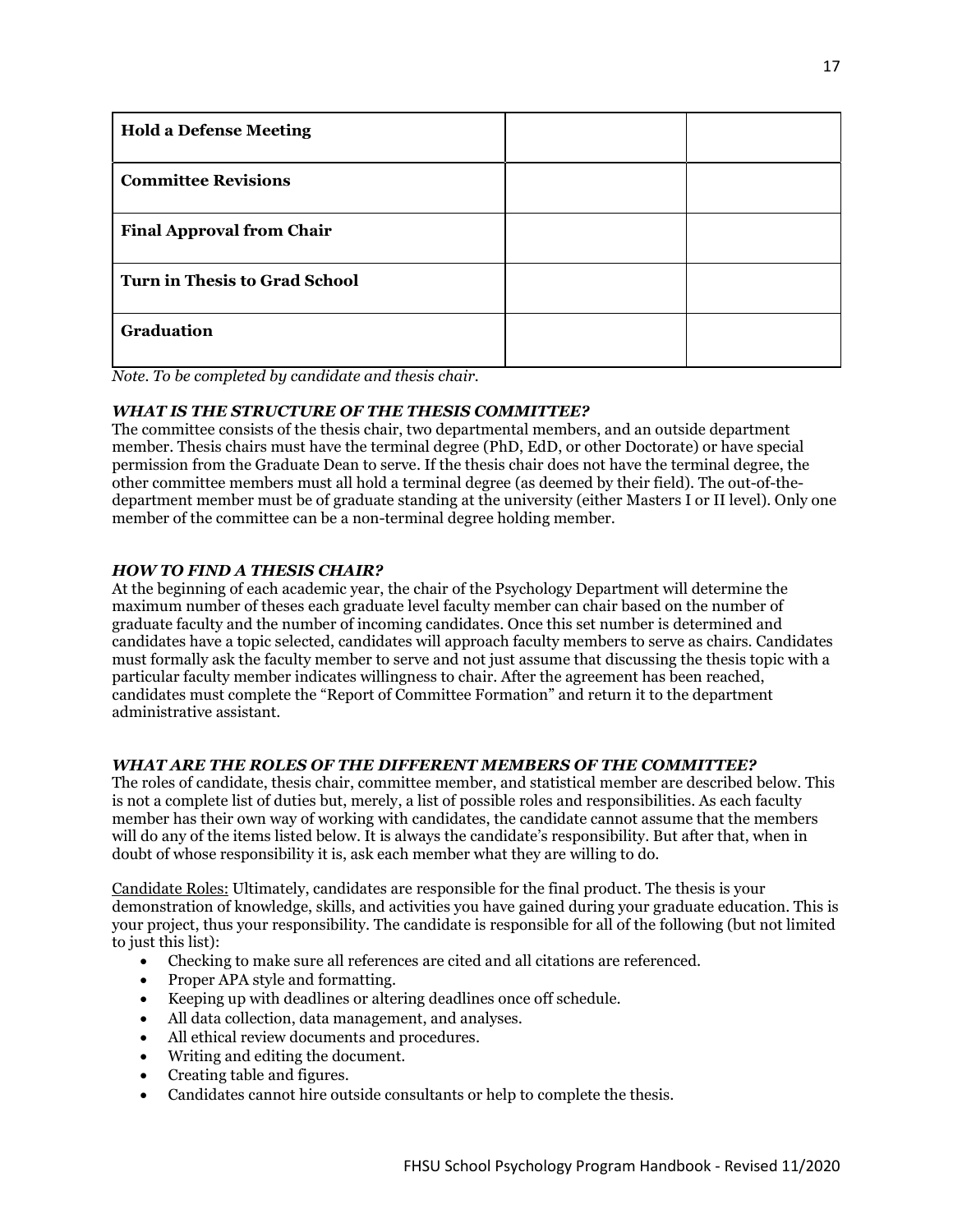• Adhering to the Graduate School formatting and other requirements.

Thesis Chair Roles: As the thesis chair will be the faculty sponsor of the project and the work will reflect on him/her, the chair's primary responsibility is to ensure the quality of the project. Therefore, the thesis chair is the first level of review. All documents and ideas must go through the thesis chair. The thesis chair can assist with idea formation and methodology but again responsibility for the project lies on the candidate. The chair can:

- Help the candidate with writing style and editing but if the document needs substantial work, the chair can refer the candidate to the FHSU Writing Center.
- Help correct APA style and formatting.
- Help with topic development and methodology.
- Help the candidate meet the established deadlines or timelines.
- Review all documents (prospectus, IRB forms, measures, final document, etc.) for content and clarity.

Committee Member Roles: The committee is assembled to help the project become the best it can be. The committee members can assist but do not produce the document. The committee is the second level of review. After the chair has deemed the project ready for committee input and review, the document is sent to committee for critique and feedback. Committee members can:

- Help with simple editing and APA style.
- Indicate problems with methodology, theory, literature, ideas or etc. presented in the documents.

Statistical Committee Member: If the thesis chair and the candidate select a committee member to assist with statistical procedures, the role of the stats member is as consultant. The stats member will not do the work of the candidate but, instead, will help the candidate and the thesis chair with analyses. The stats member can:

- Help construct the data analysis plan.
- Ensure that the appropriate stats are selected and run properly.
- Make sure the numbers reported are the correct numbers to report.
- Help with an exploratory or additional analyses to clarify initial statistical procedures.

# *HOW MUCH TIME SHOULD I GIVE MY HAIR TO READ DRAFTS?*

How long a chair has to read and edit drafts depends on workload at the time, how long the draft is, how much editing/correcting the document needs but expect at least 2 weeks before the chair returns the draft. However, the chair and the candidate should agree on how long each member has to make corrections.

Except for the department chairperson, faculty are on nine month contracts (approximately mid-August to mid-May). Essentially that means they are neither paid to be on campus, nor required to be on campus, during the summer months. Most faculty members will still attempt to be helpful in the summer when they can be, if you are working on your thesis drafts. However, as faculty may be out of town or unavailable for other reasons, draft turnarounds may be more lengthy, and it may be markedly more difficult to contact your thesis advisor than during the Fall and Spring semesters.

### *SHOULD I SUBMIT HARD COPIES OR ELECTRONIC COPIES OF THE THESIS TO THE COMMITTEE FOR REVIEW?*

Most faculty would prefer hard copies for review, unless otherwise indicated. It is the candidate's responsibility to make sure all committee members receive paper copies of the thesis document at least one week prior to any meeting.

# *HOW DO I SCHEDULE THE THESIS MEETING WITH THE ENTIRE COMMITTEE?*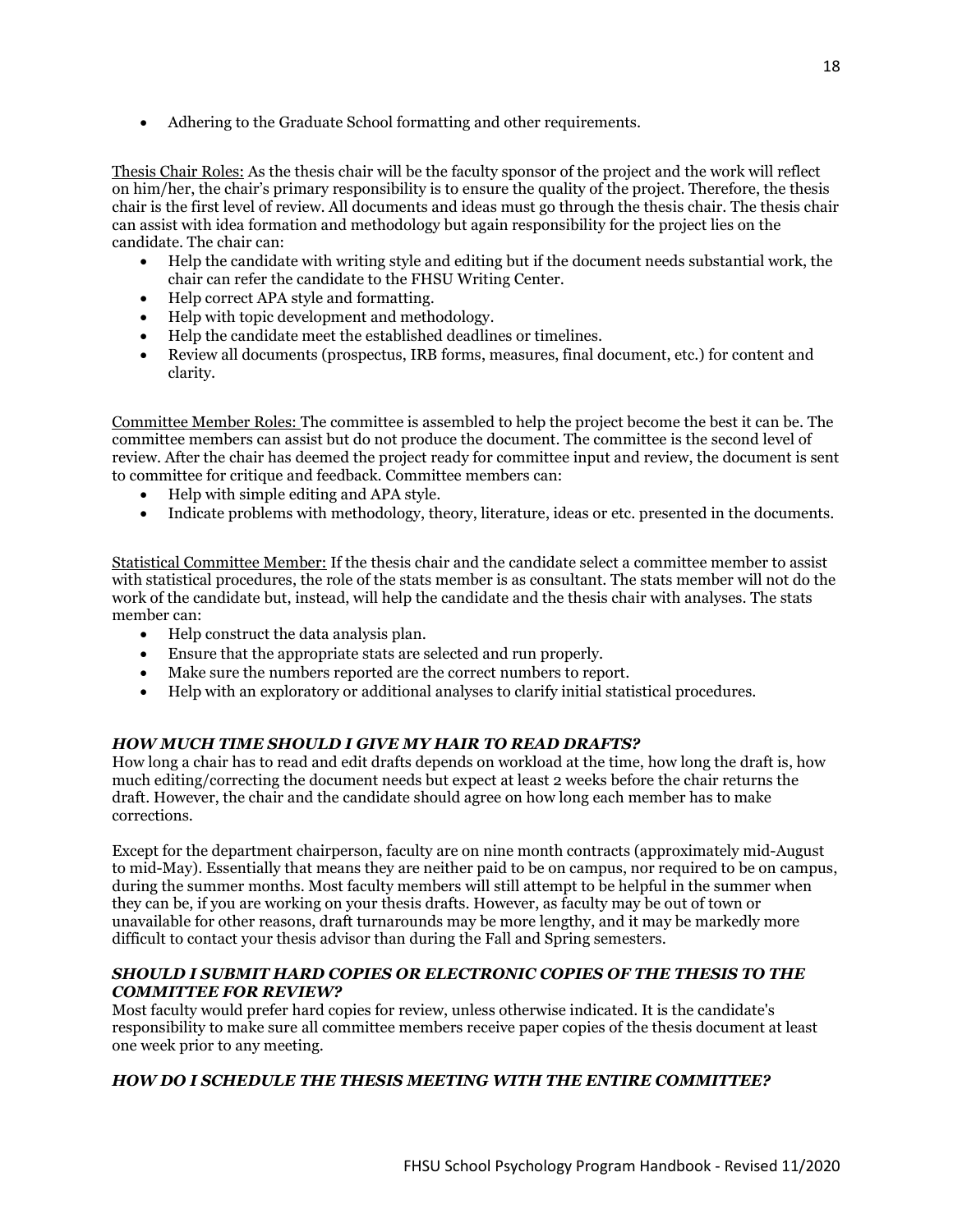After consulting committee members' schedules, the candidate should contact each member of the committee with several suggested times for meetings. Once a date has been arranged with the committee, the candidate must contact the department administrative assistant to officially schedule the meeting. An Outlook invite must be sent to all members of the committee. Additionally, a flyer announcing the meeting date and time must be hung on the bulletin board in MA 108. This notice must be completed at least one week prior to meeting. The meeting is not considered official until all the above steps have been completed. Once the meeting is official, an announcement of thesis defense should be sent to the entire campus faculty/staff.

### *WHO CAN ATTEND MEETINGS?*

All prospectus and thesis defenses are open to the public. So, any interested party may attend meetings.

#### *DO I HAVE TO BE ENROLLED IN CREDITS WHILE WORKING ON THE THESIS?*

According to Graduate School Regulations, candidates who are using university facilities or faculty/staff must be enrolled in credits. This includes using the library, working with faculty, data collection, and when meetings are scheduled. The Program Directors will track who is enrolled.

#### *WHAT ARE THE MEETING PROCEDURES?*

First, meetings can only be held during the academic year and typically only when school is in session (not during breaks). THE DEPARTMENT HAS A POLICY THAT YOU CANNOT HOLD YOUR PROSPECTUS MEETING BETWEEN MAY 15 AND AUGUST 15. Those who wish an exception to this policy must petition the faculty no later than the April 15th preceding the summer the prospectus meeting is proposed to be held. Only in very rare instances will exceptions be granted (e.g., having unexpected open heart surgery in April is worthy of an exception, failing to plan ahead and allow enough time to have the document ready before the deadline is NOT).

The candidate should briefly present the information contained in the thesis document (roughly 15 minutes). Questions may be asked during the presentation or held until completion of the presentation based on candidate preference. During the presentation and questions/answers, the Thesis Chair will take notes for the candidate of committee comments and suggestions. The candidate is expected to answer committee questions without the assistance of the Thesis Chair. The candidate is responsible for the content and quality of the project and is expected to explain and justify all aspects of the project, NOT the Thesis Chair.

After completion of the presentation and questions/answers, the candidate will step out (as well as any visitors) so the committee may have a private discussion. Decisions are based on a simple majority and do not have to be unanimous. Several outcomes can be selected including:

- 1. Accept the document as is.
- 2. Accept the document with minor revisions to be approved by Thesis Chair.
- 3. Accept the document with minor revisions to be approved by all or select members.
- 4. Hold the decision until revisions approved by entire committee (without additional meeting).
- 5. Hold the decision until revisions approved by entire committee (with an additional meeting).
- 6. Unacceptable and needs substantial changes (rework document and hold another meeting).
- 7. Unacceptable.

Once the committee has reached their decisions, the candidate and visitors can return to the room for notification and further discussion. The candidate must make revisions and suggested changes in accordance with committee instructions and Graduate School timelines.

If prior to a scheduled meeting, any member of the committee feels the document is not ready for prospectus or defense, the committee member should contact the Thesis Chair directly. The meeting may be canceled at that time.

#### *WHAT ARE SOME ACADEMIC CONFERENCES WHERE I CAN SUBMIT MY RESEARCH PROJECT?*

Below is a list of academic, peer-reviewed conferences that are appropriate venues for your research project.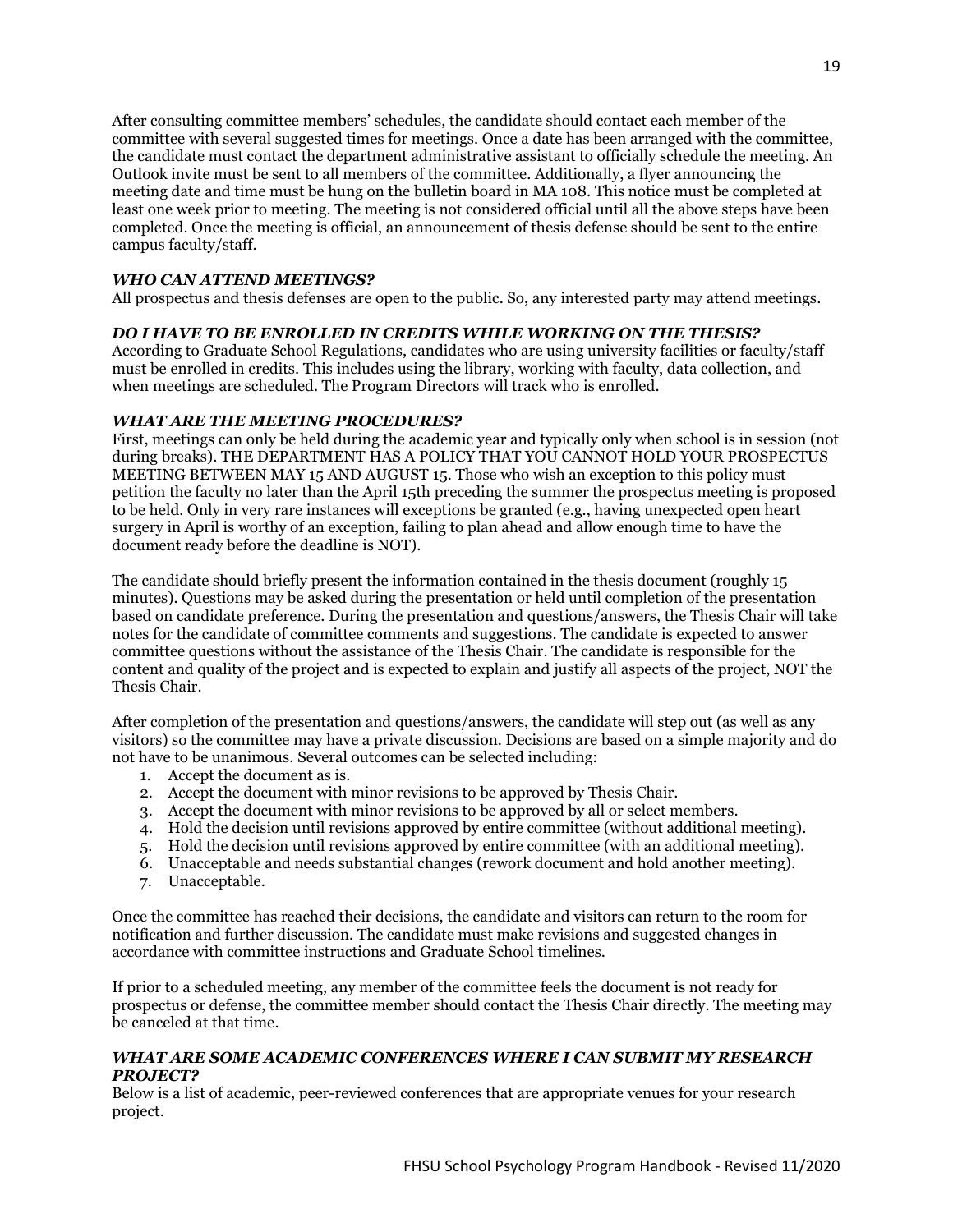- National Association of School Psychologists (NASP)—National Conference
	- o Deadline is typically in the summer
- American Psychological Association (APA)—National Conference o Deadline is typically in late fall
- Association for Psychological Science (APS)—National Conference
	- o Deadline is typically the end of January
- Southwestern Psychological Association (SWPA)—Regional Conference o Deadline is typically in early December
- Rocky Mountain Psychological Association (RMPA)—Regional Conference o Deadline is typically in late fall or early spring
	- Midwestern Psychological Association (MPA)—Regional Conference
		- o Deadline is typically in early to mid fall

This list is not inclusive but merely a suggestion of places to consider. You may also want to consider going to a field specific conference like SRCD, SPSP, etc. Conferences not included in the list above must be approved by the department and must be peer-reviewed.

# <span id="page-19-0"></span>**School Psychology Portfolio Guidelines**

### *WHAT IS THE PURPOSE OF THE PORTFOLIO?*

The purpose of the scholarly professional portfolio is to provide graduate candidates in the school psychology program with options to help prepare them for their futures. **Portfolio is required for candidates in the virtual program.** The preparation of a professional portfolio is designed to align with the portfolio expectations as partial requirements to apply to obtain national certification (NASP application for non-NASP approved programs). This section of the handbook will provide information on the non-thesis track known as portfolio. The portfolio track was specifically designed to allow candidates the opportunity to gain skills in research and become very knowledgeable on the 10 Domains of school psychology. Your graduate course work will help provide the foundation for your portfolio.

# *WHAT IS THE CONTENT OF A PORTFOLIO*

Candidates completing the portfolio track will:

- 1. Complete an annotated bibliography that covers each of the 10 National Association of School Psychology (NASP) Domains **AND**
- 2. Complete the portfolio as outlined by NASP for the Non-Approved Program guidelines. The portfolio includes documentation of knowledge and skill performance for each of the 10 Domains in addition to a case study **AND**
- 3. Present the portfolio information to the Psychology Department Faculty in a professional presentation

#### *WHAT IS THE PURPOSE OF THE PORTFOLIO?*

School Psychology is an ever-changing field as new research is constantly being conducted and published. To be a better consumer of information and a better professional, one must stay abreast of the validity and usefulness of current ideas and trends in the field. Your skills as a professional school psychologist will allow you to research various areas of psychology.

#### *WHAT ARE THE GUIDELINES FOR THE ANNOTATED BIBLIOGRAPHY?*

Use the 10 NASP Domains listed below to create the Annotated Bibliography. Each Domain should have at least five (5) current articles annotated.

An Annotated Bibliography contains several key pieces of information.

- 1) A complete APA bibliographic citation.
- 2) The annotation: One or two sentences that capture the main idea(s) and coverage of the source.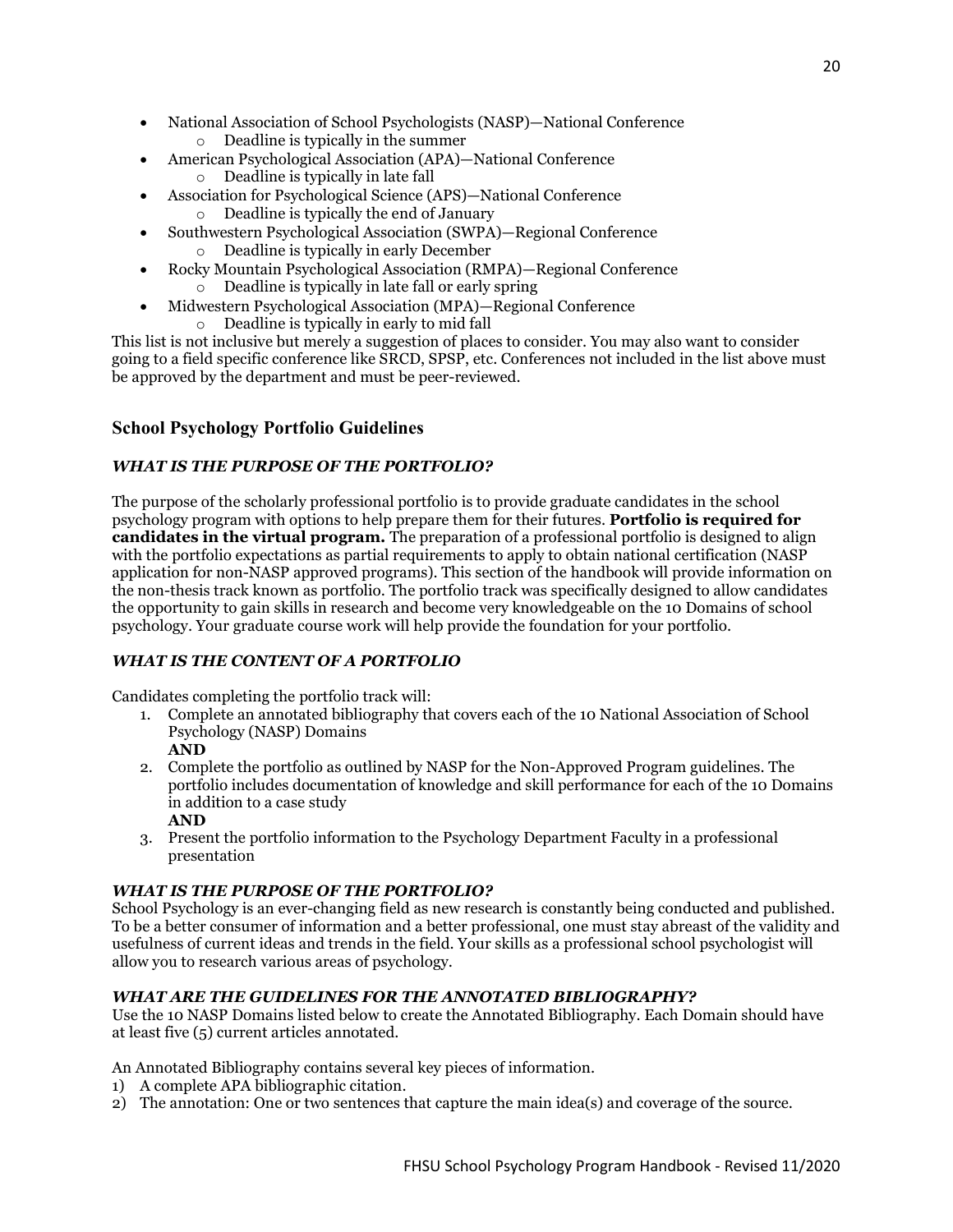- 3) A description of the source's intended audience and purpose, form, arrangement, ease of use.
- 4) A critique of the source's:
	- a) Accuracy
	- b) objectivity (including both explicit and hidden biases)
	- c) authority (author's expertise with regard to this topic)
	- d) currency (if applicable to this topic)
- 5) A description of any special features, such as a useful bibliography or a list of Web sites
- 6) A reflection on the source's usefulness to you, particularly compared with other sources you have read on the similar topics.

A well-written annotation should focus on:

- Brevity (150-250 words; 2-3 paragraphs maximum)
- Conciseness (Make every word count.)
- Complete sentences of varying lengths, or verb phrases (Be consistent.)
- Only significant ideas and details included
- No direct quotations or paraphrases. Use your own words. Do not cut and paste from a
- Database abstract.
- Correct and consistent bibliographic citation style (APA)

### *WHAT ARE THE 10 NASP DOMAINS?*

**Domain 1: Data-Based Decision Making and Accountability** School psychologists have knowledge of varied models and methods of assessment and data collection for identifying strengths and needs, developing effective services and programs, and measuring progress and outcomes.

#### **Domain 2: Consultation and Collaboration**

School psychologists have knowledge of varied models and strategies of consultation, collaboration, and communication applicable to individuals, families, groups, and systems and methods to promote effective implementation of services.

**Domain 3: Interventions and Instructional Support to Develop Academic Skills** School psychologists have knowledge of biological, cultural, and social influences on academic skills; human learning, cognitive, and developmental processes; and evidence-based curricula and instructional strategies.

**Domain 4: Interventions and Mental Health Services to Develop Social and Life Skills** School psychologists have knowledge of biological, cultural, developmental, and social influences on behavior and mental health, behavioral and emotional impacts on learning and life skills, and evidencebased strategies to promote social–emotional functioning and mental health.

#### **Domain 5: School-Wide Practices to Promote Learning**

School psychologists have knowledge of school and systems structure, organization, and theory; general and special education; technology resources; and evidence-based school practices that promote learning and mental health.

#### **Domain 6: Preventive and Responsive Services**

School psychologists have knowledge of principles and research related to resilience and risk factors in learning and mental health, services in schools and communities to support multitiered prevention, and evidence-based strategies for effective crisis response.

#### **Domain 7: Family–School Collaboration Services**

School psychologists have knowledge of principles and research related to family systems, strengths, needs, and culture; evidence-based strategies to support family influences on children's learning and mental health; and strategies to develop collaboration between families and schools.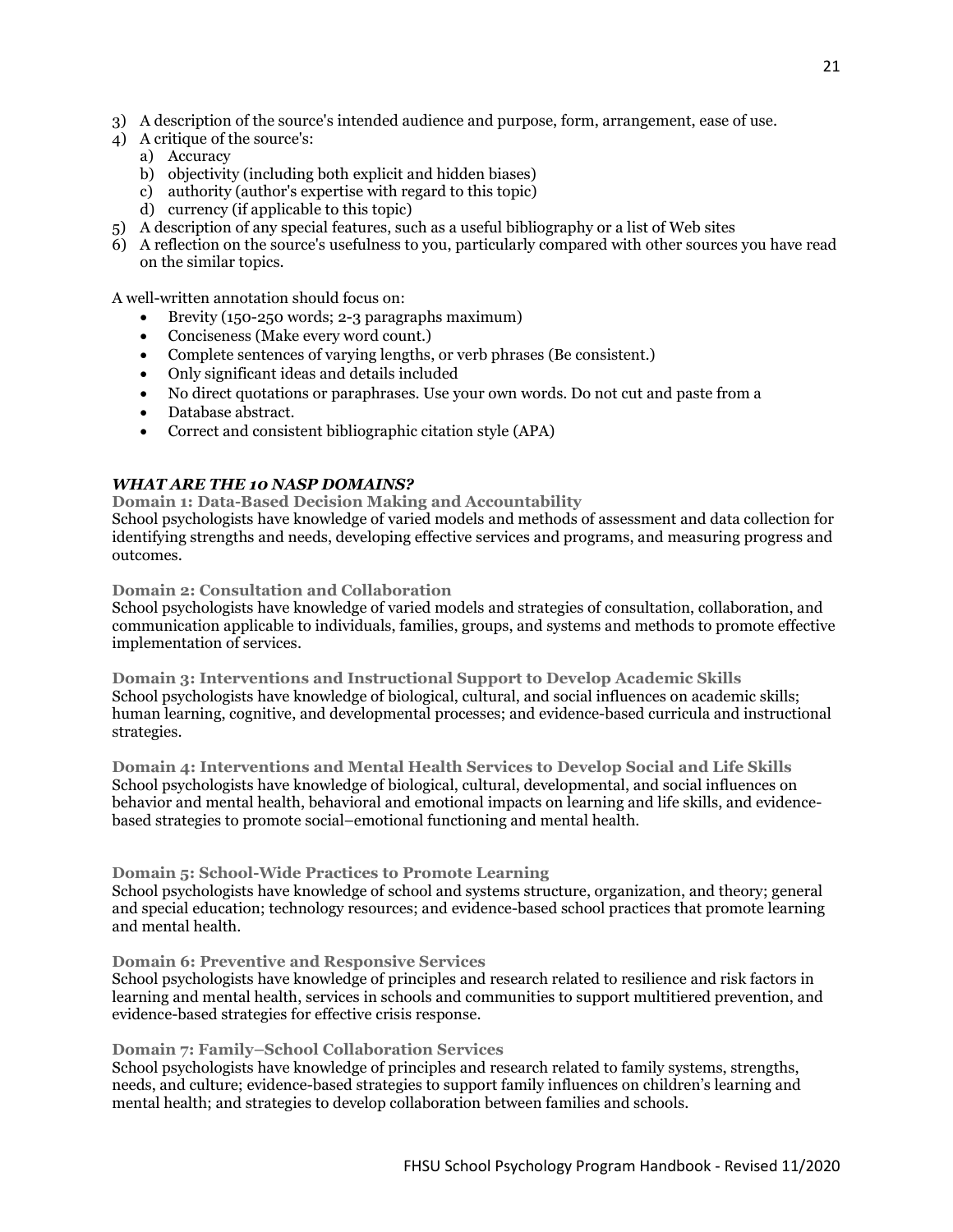#### **Domain 8: Diversity in Development and Learning**

School psychologists have knowledge of individual differences, abilities, disabilities, and other diverse candidate characteristics; principles and research related to diversity factors for children, families, and schools, including factors related to culture, context, and individual and role difference; and evidencebased strategies to enhance services and address potential influences related to diversity.

#### **Domain 9: Research and Program Evaluation**

School psychologists have knowledge of research design, statistics, measurement, varied data collection and analysis techniques, and program evaluation sufficient for understanding research and interpreting data in applied settings.

#### **Domain 10: Legal, Ethical, and Professional Practice**

School psychologists have knowledge of the history and foundations of school psychology; multiple service models and methods; ethical, legal, and professional standards; and other factors related to professional identity and effective practice as school psychologists.

#### *WHAT INFORMATION SHOULD BE INCLUDED IN THE PORTFOLIO?*

Candidates should begin collecting a "clean" copy of each syllabus throughout graduate school to include in the portfolio. These will help to document the "knowledge" requirements for the portfolio. Additionally, some projects, presentations, or other activities may also demonstrate knowledge of a particular domain or domains. Evidence of Professional Competence is reflected through artifacts collected in the field. The following are examples of evidence of professional competence as outlined by NASP that could be submitted in portfolios. Most applicants submit two to three pieces of evidence per domain. These are examples of competency meant to assist and not meant to limit your submissions of evidence of professional competency. Some evidence, if strong enough, can work for more than one domain. In no case should an evaluation of performance by a supervisor be the only evidence submitted in a domain.

#### *Domain 1: Data-Based Decision Making and Accountability*

- Case study
- An assessment report that ties recommendations to data and shows data on the effectiveness of those recommendations (interventions)
- Tier 1 and 2 intervention data
- Progress monitoring and resulting decisions
- Functional behavioral assessments

#### *Domain 2: Consultation and Collaboration*

- Case study—behavior or academic
- Summary reports on a consultation—goals, strategies, outcomes
- Summary reports of collaboration on a school-based project (e.g., class-wide interventions, building wide program)
- Supervisor evaluation

#### *Domain 3: Interventions and Instructional Support to Develop Academic Skills*

- Academic intervention case study
- Recommendations and data to support effectiveness from cases
- Presentations to educators on effective instruction in reading, math, etc.
- Intervention worksheets with explanation/interpretation
- Tier 1 and 2 intervention data

#### *Domain 4: Interventions and Mental Health Services to Develop Social and Life Skills*

• Behavior/social–emotional case study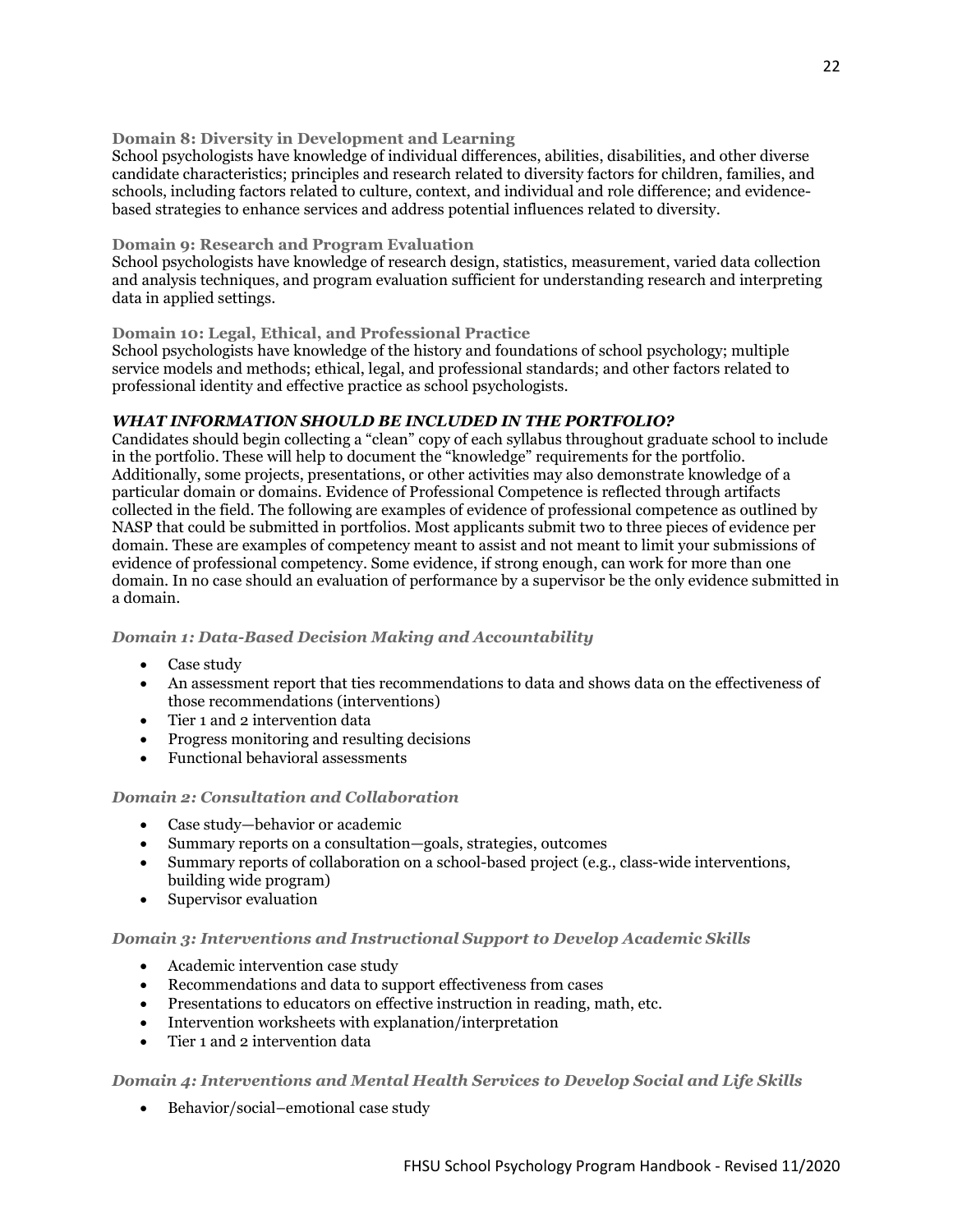- Class-wide, small group, or individual interventions focused on development of social skills with data to support progress on goals
- Positive behavior support plan
- Sample Social Skills lessons, delivered with data on effects
- Functional behavioral assessment

# *Domain 5: School-Wide Practices to Promote Learning*

- Coursework documenting history of school psychology
- Coursework in school psychology practice and ethics
- Intern evaluation
- Supervisor evaluation
- Active involvement in local/state/national association

#### *Domain 6: Preventive and Responsive Services*

- Work to implement school-wide mental health activities such as suicide awareness and prevention, bully-proofing programs, peer mediation
- Crisis response in schools(s)—efforts to support following a tragedy (hurricane, death, other losses)
- Provision of mental health services/counseling groups (provide evidence of goals, strategies, and outcomes)

#### *Domain 7: Family–School Collaboration Services*

- Interventions that bring home/school into play
- Coordination of services across home, school, and community
- Supervisor evaluation
- Presentations to families
- Outreach to families

#### *Domain 8: Diversity in Development and Learning*

- Assessments that vary to account for differences—cultural/ language differences, disability, etc.
- Interventions/supports offered to diverse groups
- Recommendations that account for diverse learning needs
- Work with English language learners
- Supervisor evaluation

#### *Domain 9: Research and Program Evaluation*

- Master's thesis—abstract
- Program evaluation—review and evaluation of curriculum
- Review and evaluation of programs implemented in Domain 7 or school-wide interventions from Domains 3 or 4
- Appropriate use of single-case design studies

#### *Domain 10: Legal, Ethical, and Professional Practice*

- Work with the system on policy development or implementation
- Work on school committees that deal with school climate
- Work with school committees that deal with school safety/school goals/achievement
- Advocacy work, within legislative/regulation
- Involvement in building/district needs assessment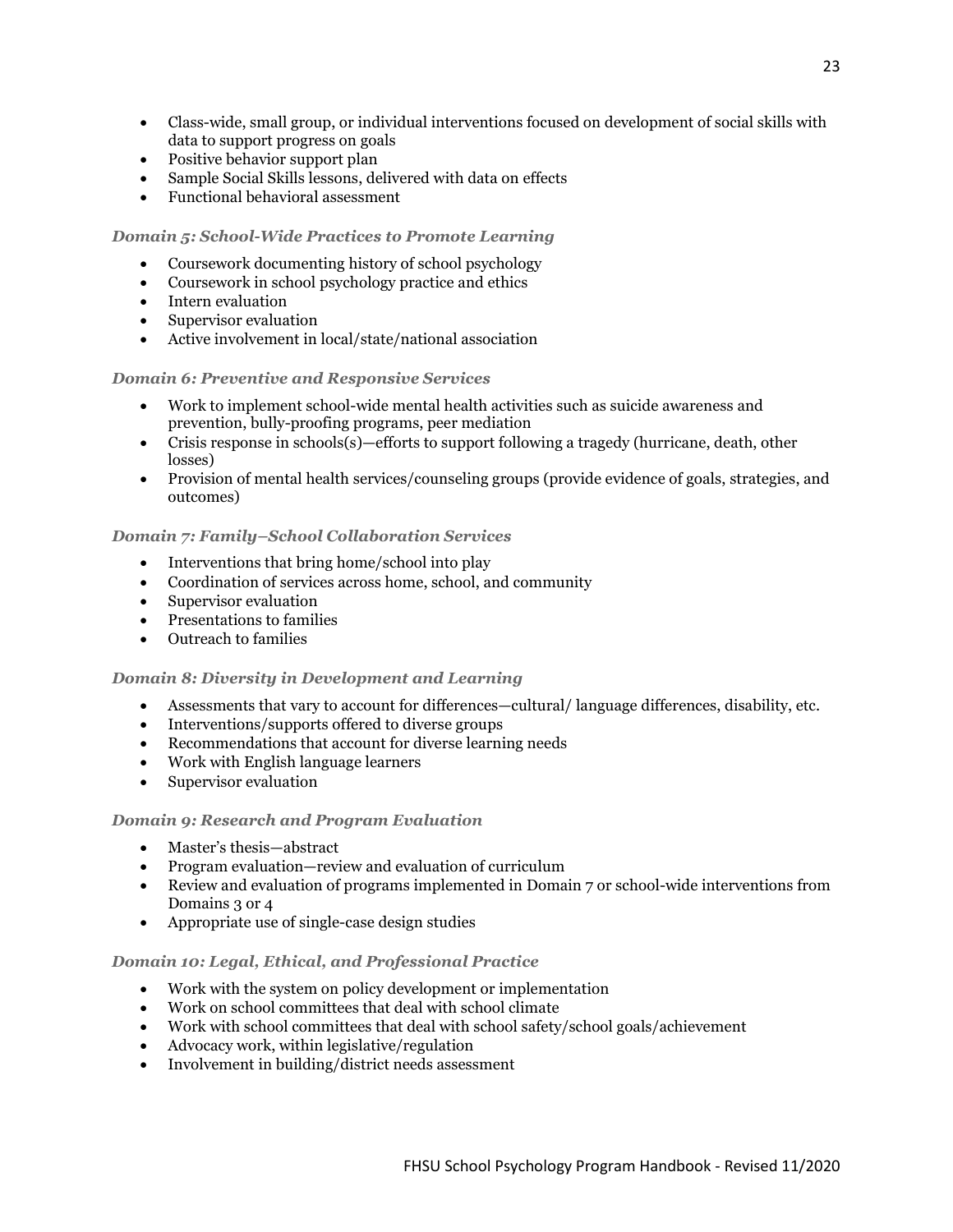An example of the domain matrix is shown below. Candidates are required to complete a domain matrix for each of the 10 domains. Blank domains are included on the NASP website provided below and should be completed Microsoft Word. In addition to documenting the knowledge and the competency on the domain matrix, it is necessary to include corresponding supporting documents throughout the portfolio. This information should be thoroughly documented and organized in the portfolio. It is essential for candidates to keep in mind the reviewer that will be evaluating the portfolio.

**Domain 1: Data-Based Decision-Making and Accountability.** School psychologists have knowledge of varied models and methods of assessment that yield information useful in identifying strengths and needs, in understanding problems, and in measuring progress and accomplishments. School psychologists use such models and methods as part of a systematic process to collect data and other information, translate assessment results into empirically based decisions about service delivery, and evaluate the outcomes of services. Data-based decision-making permeates every aspect of professional practice.

**Demonstration and evidence of knowledge:** I received training in this domain through the following courses: SP 502, SP 503, and SP 505. The SP 502 (Consultation) course provided training in using databased decision-making through the problem-solving process in working with classroom teachers and teams. In SP 503 (Research), we learned how to identify empirically based intervention strategies, in addition to using the research to guide data-based decision making. In SP505 (Assessment) the course provided training in the use of assessment instruments, curriculum based measurement, and other methodologies for gathering data and documenting various aspects of a candidate's functioning. I have also included candidate evaluations and blinded work samples from a course that I taught as evidence that the candidates learned to develop graphs to help them to analyze data for decision-making.

**Demonstration and evidence of professional competency:** As evidence of my professional competency, I have included three examples of candidate progress monitoring charts of interventions that I have implemented with elementary candidates. I have included a portfolio consultation project with a parent and a teacher that demonstrates my competency in using data to analyze a problem, to develop an evidence-based intervention, and to evaluate data relating to outcomes of the intervention. I have included a copy of my evaluation, which provides evidence of satisfactory performance in the area of data-based decision making.

More details of the portfolio can be found at: <https://apps.nasponline.org/standards-and-certification/ncsp-application/index.aspx>

# *WHAT SHOULD THE CASE STUDY CONSIST OF?*

The portfolio should also include a case study. NASP Standards require that all school psychologist candidates demonstrate the professional skills necessary to deliver effective services that result in positive, measurable outcomes for students. Fulfillment of this performance-based requirement is met through the successful completion of the NCSP Case Study. The case study will describe an actual case that has been completed by the applicant using systematic and structured problem-solving procedures. This case study will take place during practicum. The NCSP Case Study format must be in a 12-point, APA approved font, word-processed document that does not exceed 10 pages, including charts and graphs. A scoring rubric is located at on the NASP link listed above on pages 30-35.

#### *WHAT SHOULD THE PRESENTATION CONSIST OF?*

Presenting the results of the information happens throughout the process of completing the portfolio. The first step will be to complete the annotated bibliography and submit to your instructor/chair of the portfolio. Prior to taking the practicum course, it is necessary to submit a plan using the practicum syllabus to outline where you predict you will be able to demonstrate each of the 10 Domains. This will be submitted to your instructor/chair of the portfolio. Candidates should give a professional presentation of their portfolio. Information should include (but is not limited to) the literature review, knowledge and professional competence for each domain, the case study, the future of school psychology, limitations found while evaluating the literature, and overall experience in the practicum experience. Once the portfolio is completed, the final step will be an oral presentation of the entire portfolio and the contents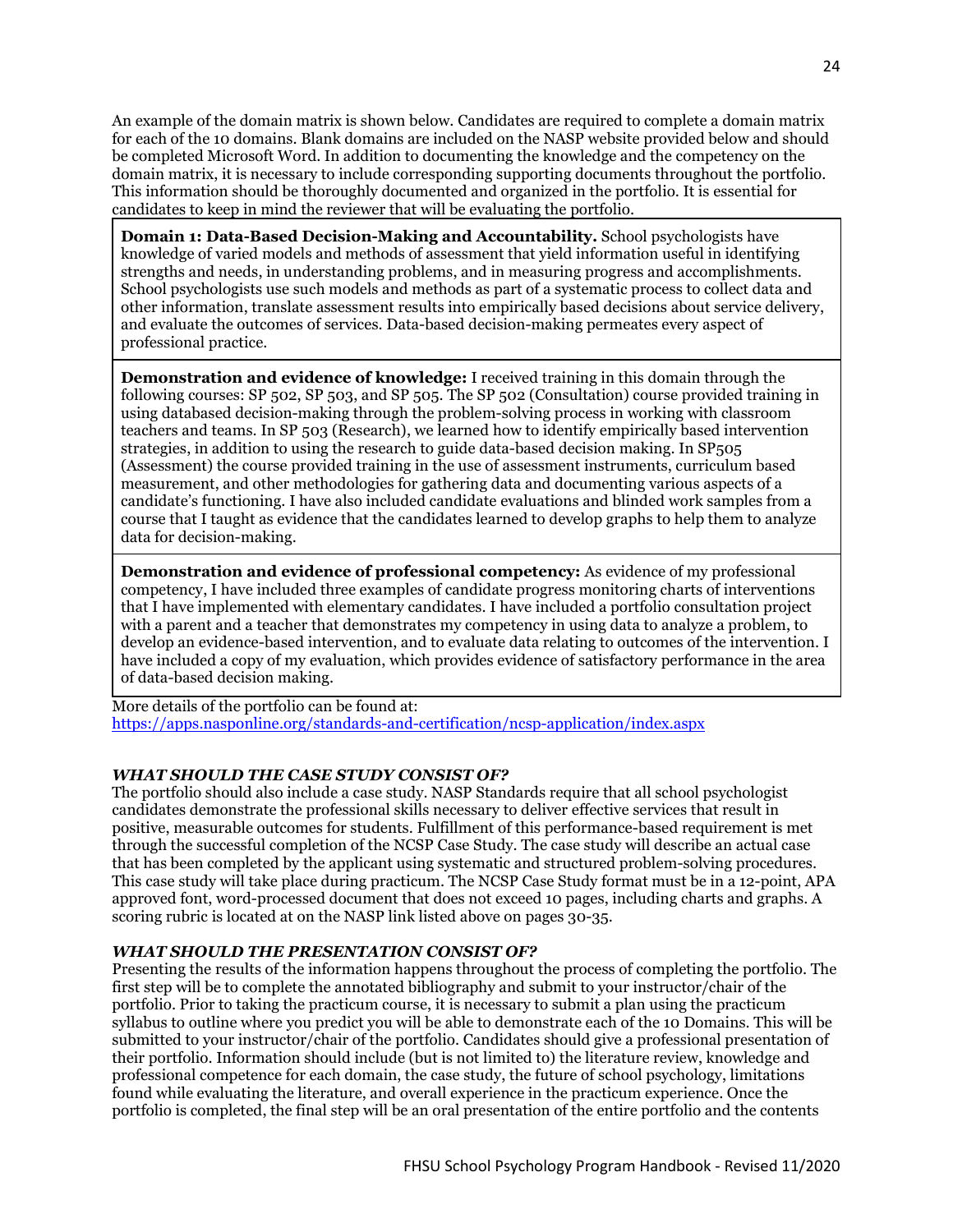demonstrating your knowledge and professional competence in each area. The following areas must be addressed: knowledge and professional competence for each Domain, current trends, and best practices in school psychology, and strengths and weaknesses of personal skills and knowledge. The entire portfolio must be shared with the committee at least one week prior to the presentation. You are responsible for scheduling the presentation with committee members; if applicable, it may be necessary to reserve a room for the presentation. Presentations may be completed via electronic means (e.g. Zoom) if necessary.

# <span id="page-24-0"></span>**Policies**

# <span id="page-24-1"></span>**Policy on Research**

Ethics Committee and university IRB approval must be obtained before data collection on any research project can be started. This policy applies to any research conducted by either a faculty member or candidate and includes candidate research conducted as a course assignment (approved by the Psychology Department June, 1985).

# <span id="page-24-2"></span>**Policy on Importance of this Document**

Violation of the rules and policies contained in this Guide may subject the candidate to disciplinary action by the Department. Such actions may range from verbal reprimand through probation, suspension, or dismissal (approved by Psychology Department August, 1986).

# <span id="page-24-3"></span>**Appeals Policy**

Any candidate who feels that a rule or policy should not be applicable in the candidate's particular case or that some sort of exception is in order may formally appeal to the Department (approved by Psychology Faculty August, 1986).

- 1. The candidate should begin the appeal process by discussing the issue with the program advisor.
- 2. The candidate should then draft a formal letter of appeal to the department which describes the situation and the candidate's proposed solution.
- 3. All appeals must be made in a timely manner so as to allow both the candidate and the department reasonable opportunity to act upon, react to, and implement the results of the appeal procedure.

# <span id="page-24-4"></span>**Academic Integrity, Ethical Standards, and Professional Conduct**

**Academic Integrity** Many graduate courses require large scale written assignments (term papers, literature reviews, etc.). It is the expectation of the Faculty that such papers will be independent products of the candidate whose name appears on the document. Acts of plagiarism and ghost authorship are considered violations of professional ethical standards. Extensive paraphrasing is not appropriate for scholarly work.

Use of the same paper or what is substantially the same paper to satisfy requirements of more than one course is NOT acceptable. It is expected that the candidate can acquire in-depth knowledge of more than one substantive area or topic, and will do so.

FHSU's Academic Honesty Policy can be found and additional information can be accessed here" [http://www.fhsu.edu/academic/provost/handbook/ch\\_2\\_academic\\_honesty/.](http://www.fhsu.edu/academic/provost/handbook/ch_2_academic_honesty/)

**Professional Conduct.** Candidates will be expected to perform their roles as graduate candidates in Psychology in a competent and professional manner. It is strongly suggested that each candidate become familiar with APA and NASP Ethical Standards. Violation of any ethical standards may be considered grounds for dismissal from the program (approved by the Psychology Department June, 1985).

Professional and interpersonal essential functions are very important within the field and practice of psychology. Therefore, students are not only expected to perform well academically in coursework, but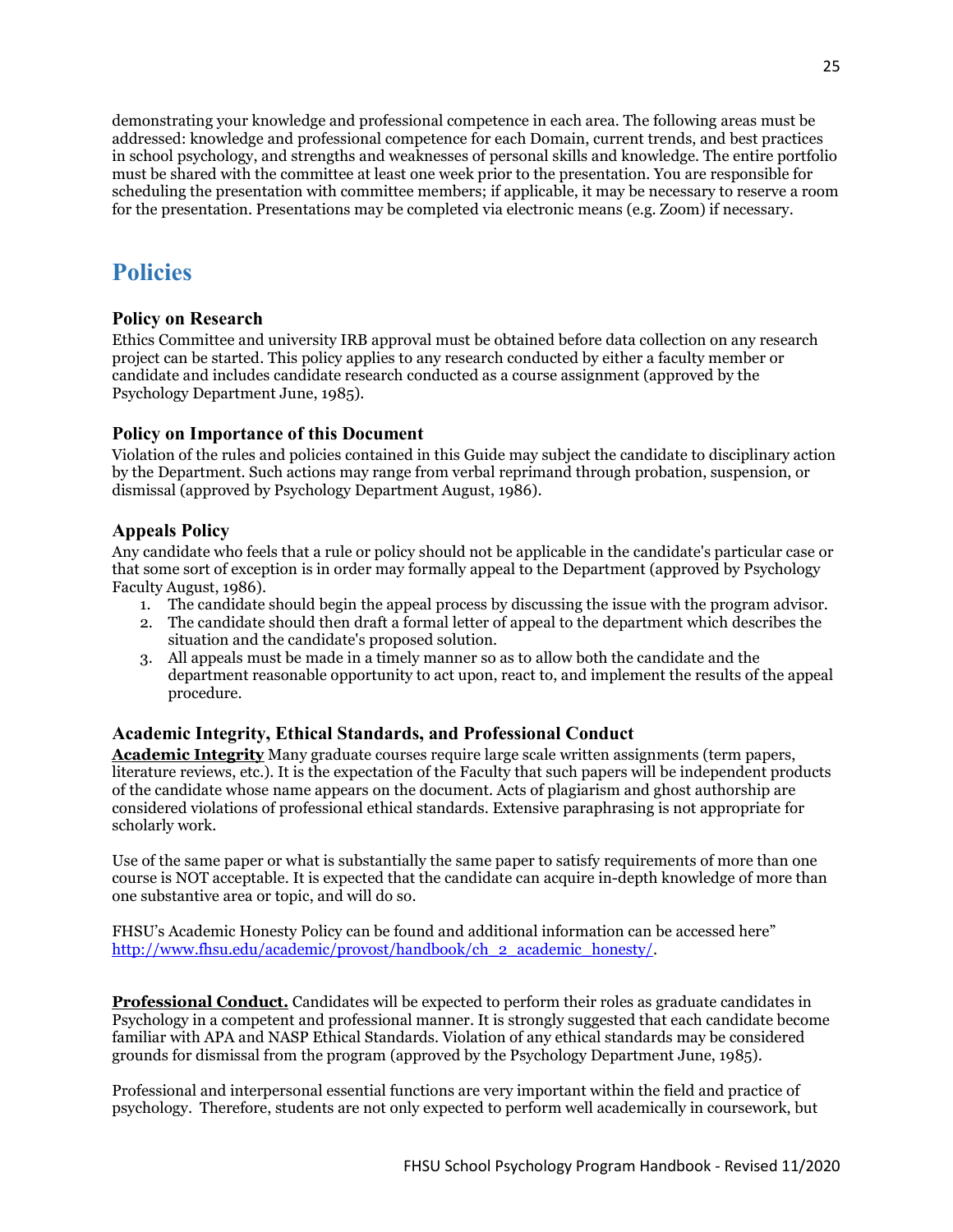also continually strive to develop interpersonal skills needed to effectively perform their future job duties. At Fort Hays State University, we have a strong commitment to positive learning environments and we strive to provide constructive feedback in relation to professional essential functions.

Candidates will be evaluated via a dispositional and professional functions rubric each semester by their instructors and field experience supervisors for practicum and internship regarding their disposition, essential professional functions, and academic performance.

Thus, students are expected to engage in the following:

# **1) Candidate communicates clearly, effectively, and positively.**

- a) Verbal and non-verbal communication conveys respect, confidence, and enthusiasm smiles, makes eye contact, speaks clearly, offers ideas & information as appropriate
- b) Written communication is respectful, clear, and reflects the appropriate level of formality for the situation; uses a greeting, closing and proper spelling & punctuation
- c) Communicates directly, honestly, and fairly without prompting; expresses concerns constructively
- **2) Candidate works well with peers, FHSU faculty, and field supervisors.**
	- a) Works wells with others; seeks out opportunities to collaborate with peers and FHSU faculty as appropriate; others are willing and eager to work with candidate
	- b) Demonstrates initiative routinely; recognizes ways to participate that are helpful and productive
	- c) Proactive and respectful in addressing and responding to problems

# **3) Candidate demonstrates commitment to learning and professional growth.**

- a) Attends/participates in class and course material with zero unexcused absences or unexcused late work; arrives on time, keeps meeting appointments; may volunteer beyond requirements
- b) Assignments are completed by due date; attend to asks and responsibilities without prompting
- c) Contributes in class and meetings with cooperating instructors/advisor/field supervisor regularly with meaningful question and comments; listens carefully and actively
- d) Candidate's appearance is neat, appropriate for the circumstances (i.e., class, video discussions, etc.)
- e) Open to and seeks out new methods and ideas; conveys enthusiasm about being in class and/or field placement
- **4) Candidate uses constructive feedback and self-reflection to grow and improve.**
	- a) Welcomes and seeks out constructive feedback with an open mind, asks question, puts effort toward improvement and growth
	- b) Thoughtfully, intentionally, and reflectively changes behavior, written work, etc. in response to feedback
	- c)

# <span id="page-25-0"></span>**Additional Psychology Graduate Program Policies**

# <span id="page-25-1"></span>**Policy on Enrollment**

Only candidates who have been admitted to either the M.S. or Ed.S. programs in School Psychology will be given permission to enroll in graduate courses for those programs. Graduate training in school psychology is demanding, both for the candidates and the intellectual infrastructure of a university. In order to provide our candidates with the best possible access to faculty, the Department of Psychology limits all graduate courses to candidates accepted and enrolled in one of its programs. The School Psychology program at FHSU has this policy as well.

# <span id="page-25-2"></span>**Policy on Continuous Enrollment**

Candidates will select a course track with advisement from their program advisor and maintain continuous enrollment in selected course track each semester. Candidates will maintain continuous enrollment upon completion of M.S. degree as they begin the Ed.S. Program.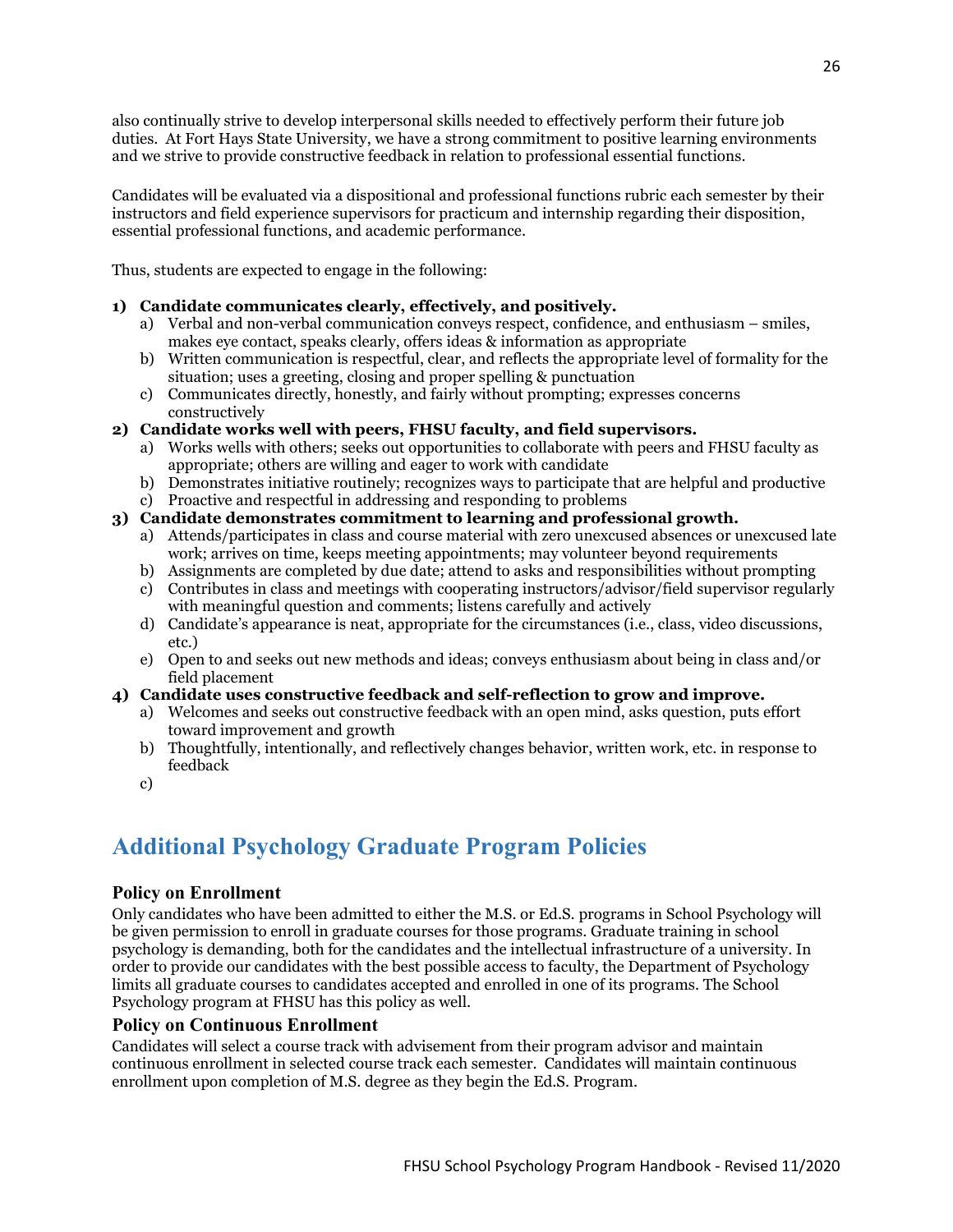Candidates have a maximum of three years to complete the M.S. program and three years to complete the Ed.S. program.

### <span id="page-26-0"></span>**Policy for Academic Standards**

Any candidate who obtains the grade of C or below in any course other than PSY 850 will be asked to take the course a second time and obtain a grade of B or better, or will be dismissed from the program. University policies provide for the option to appeal a grade.

Any candidate whose graduate program GPA drops below 3.25 will be placed on probation and allowed one semester to achieve an overall 3.25 GPA in program courses.

### **FOR POLICIES RELATING TO SPECIFIC REQUIREMENTS OF THE PROGRAM, CONTACT YOUR PROGRAM DIRECTOR.**

### **FOR UNIVERSITY POLICIES BE SURE TO READ THE UNIVERSITY CATALOG.**

# <span id="page-26-1"></span>**Program of Study**

The Fort Hays State University school psychology program is a fully approved program of study by both the Kansas State Department of Education (KSDE) and the Counsel for the Accreditation of Educator Preparation (CAEP)The professional education course work for the School Psychology graduate program at Fort Hays State University is provided in this document. The program for the M.S. and Ed.S. is delivered in both a campus program, and a virtual distance education program that became an option in 2012. Program courses are identical, and delivered in unique formats. Those taking the virtual program are required during the M.S. coursework to attend a full 5 day workshop on campus for requirements of PSY 840 Appraisal of Children. During the Ed.S. program, all candidates complete synchronous weekly meetings (on campus or using virtual technology) with the instructor and candidates while enrolled in PSY 875 Seminar: Counseling for Social/Emotional/Behavioral Outcomes, and while enrolled in 2 semesters of PSY 984 Practicum.

Candidates complete both a Master of Science in Psychology (M.S. Psychology, School) degree (30 credit hours) followed by application and admittance to complete the Specialist in Education (Ed.S., School Psychology) degree of 36 credit hours. The school psychology program offers options of a campus program and a virtual program, requiring the same courses in each. The Ed.S. program includes 9 credit hours of practicum over one school year, requires 600 hours in a school setting with field supervision of a school psychologist licensed in that state and with three or more years of experience as a fully licensed school psychologist. The total number of credit hours required is 66 for completion of the M.S. and Ed.S. The M.S. requires 8 hours of written comprehensive exams and a research course. The Ed.S. requires obtaining the Praxis 5402 cut score, and 6 hours of field study (thesis) or a culminating professional portfolio, and defense to the respective committee. The field study (thesis) option is only available for the campus program. Following successful completion of the Ed.S. with a 3.25 GPA, the graduate is responsible to secure an internship site, and enrolls in 2 credit hours per semester over two semesters, to complete a minimum of 1,200 hours in a school setting, with supervision from the university and a minimum of two hours of face-to-face supervision per week from a school psychologist licensed in that state and with three or more years of experience as a fully licensed school psychologist. In Kansas, the intern is typically a fully salaried position,

Campus candidates typically complete both programs within the two-year course of study, including summers, and complete internship the third year. The virtual program option began in Fall 2012. Virtual program candidates are expected to work with their program advisor to select the best course track option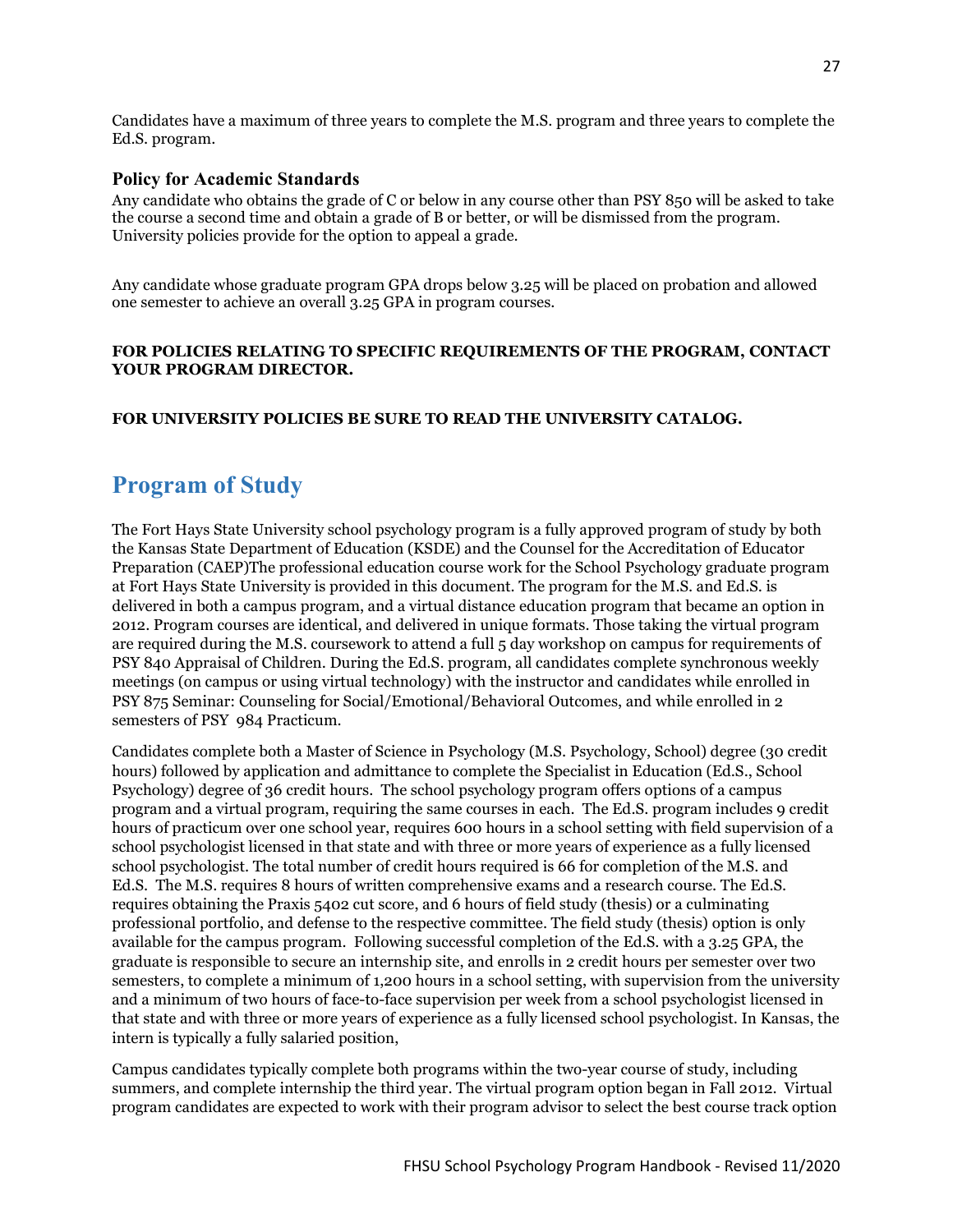for them. Candidates are recommended to attend as a cohort, either completing the M.S. program in the timeframe of Course Track 1 (a year and a half), Course Track 2 (2 years), or Course Track 3 (one year). M.S. course track options are as follows:

| Track 1                          | <b>Track 2</b>                      | Track 3                             |
|----------------------------------|-------------------------------------|-------------------------------------|
| 3 course track                   | 2 course track                      | full-time (advanced)                |
| Fall 1                           | Fall 1                              | Fall                                |
| PSY 685 Behavior Therapy         | PSY 845 Experimental Methods        | PSY 685 Behavior Therapy            |
| PSY 845 Experimental Methods     | PSY 880 Methods in School           | PSY 810 Developmental               |
|                                  | Psychology                          | Psychology                          |
| PSY 880 Methods in School        | PSY 895 Pro-Seminar:                | PSY 845 Experimental Methods        |
| Psychology                       | <b>Curriculum Based Measurement</b> |                                     |
| PSY 895 Pro-Seminar: Curriculum  |                                     | PSY 812 Advanced Child              |
| <b>Based Measurement</b>         |                                     | Psychopathology                     |
|                                  |                                     | PSY 880 Methods in School           |
|                                  |                                     | Psychology                          |
|                                  |                                     | PSY 895 Pro-Seminar:                |
|                                  |                                     | <b>Curriculum Based Measurement</b> |
| Spring 1                         | Spring 1                            | <b>Spring</b>                       |
| PSY 820 Advanced Learning and    | PSY 830 Professional Ethics         | PSY 820 Advanced Learning           |
| Motivation                       |                                     | and Motivation                      |
| PSY 830 Professional Ethics      | PSY 850 Inferential Statistics      | PSY 830 Professional Ethics         |
| PSY 850 Inferential Statistics   |                                     | PSY 850 Inferential Statistics      |
|                                  |                                     | PSY 881 Observations in School      |
|                                  |                                     | Psychology                          |
|                                  |                                     |                                     |
| <b>Summer</b>                    | <b>Summer</b>                       | <b>Summer</b>                       |
| PSY 840 Appraisal of Children    | PSY 840 Appraisal of Children       | PSY 840 Appraisal of Children       |
| Fall <sub>2</sub>                | Fall <sub>2</sub>                   |                                     |
| PSY 810 Developmental Psychology | PSY 685 Behavior Therapy            |                                     |
| PSY 812 Advanced Child           | PSY 810 Developmental               |                                     |
| Psychopathology                  | Psychology                          |                                     |
| PSY 881 Observations in School   | PSY 881 Observations in School      |                                     |
| Psychology                       | Psychology                          |                                     |
|                                  |                                     |                                     |
|                                  | <b>Spring 2</b>                     |                                     |
|                                  | PSY 820 Advanced Learning           |                                     |
|                                  | and Motivation                      |                                     |
|                                  | PSY 812 Advanced Child              |                                     |
|                                  | Psychopathology                     |                                     |
|                                  |                                     |                                     |
|                                  |                                     |                                     |

\*\*Please note courses which are offered either fall or spring semester can be taken during a semester to best fit the candidates' schedule. Courses which are offered both fall and spring semesters are: PSY 812 and PSY 881.

Candidates who enter in the Ed.S. program will need work with their program advisor to determine the best course track. All Ed.S. candidates must complete their course work before practicum or simultaneously with practicum. Candidates graduating with the M.S. Psychology School via Track 1 in Fall will begin their Ed.S. program in the Spring. Please note there are typically Fall, Spring and Summer course offerings for SPED 802 and AEP 880.

Ed.S. course track options follow: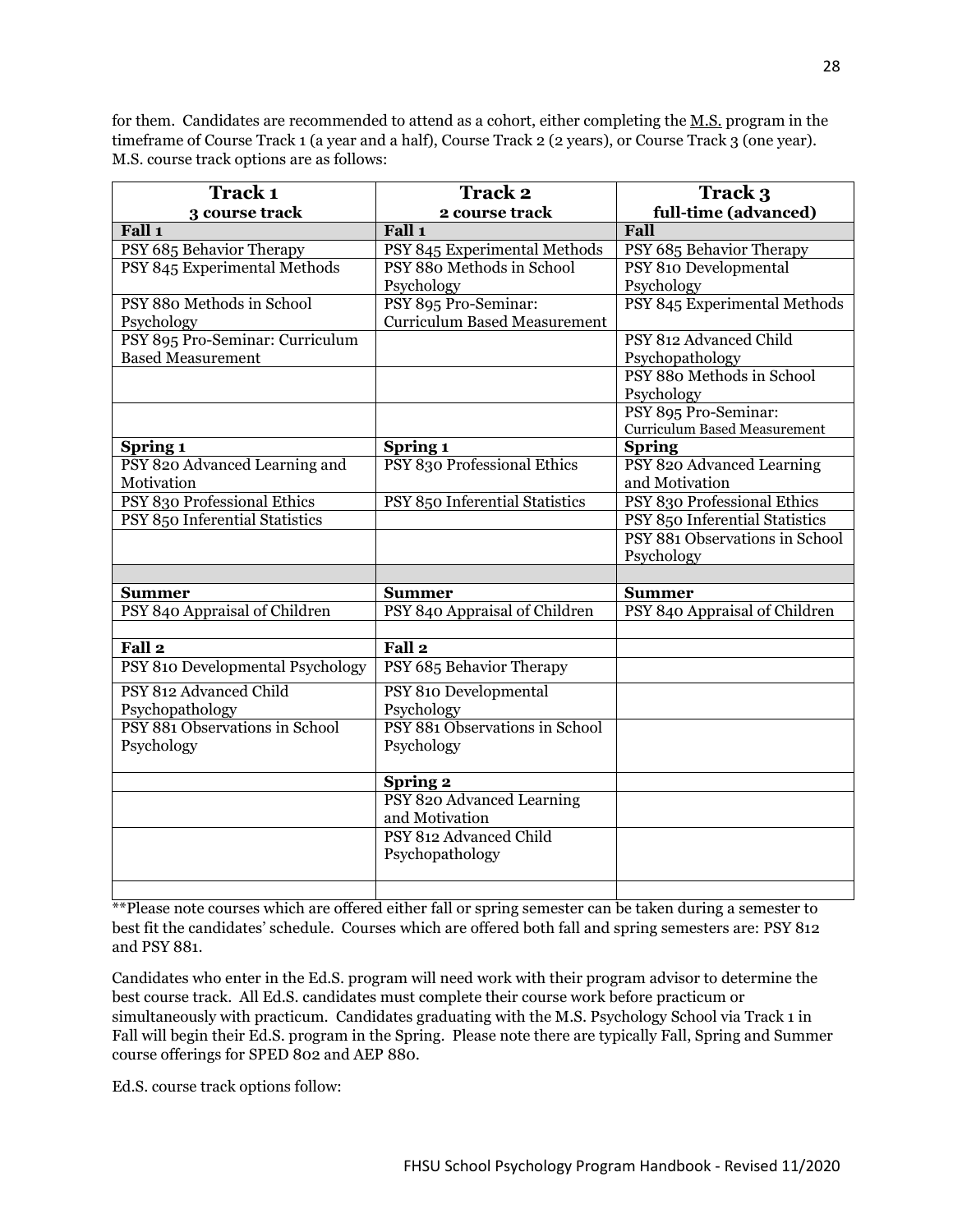| <b>Track 1</b>                                              | <b>Track 2</b>                                              |                                             |
|-------------------------------------------------------------|-------------------------------------------------------------|---------------------------------------------|
| Fall 1                                                      | Year 1 – Fall                                               | Year 2 - Fall                               |
| PSY 875 VA Seminar in Psychology:<br>Counseling             | PSY 875 VA Seminar in Psychology:<br>Counseling             | PSY 984 Practicum                           |
| PSY 875 VB Seminar in Psychology:<br>Legal Issues in School | PSY 875 VB Seminar in Psychology: Legal<br>Issues in School | PSY 990 Portfolio                           |
| PSY 981 Psychological Consultation in<br>the Schools        | PSY 981 Psychological Consultation in the<br>Schools        |                                             |
| SPED 802 Theories of Exceptionalities                       | SPED 802 Theories of Exceptionalities                       |                                             |
| PSY 984 Practicum in School Psychology                      |                                                             |                                             |
| PSY 990 Portfolio                                           |                                                             |                                             |
|                                                             |                                                             |                                             |
| <b>Spring</b>                                               | <b>Spring</b>                                               | <b>Spring</b>                               |
| PSY 846 Program Evaluation                                  | PSY 846 Program Evaluation                                  | PSY 984 Practicum                           |
| PSY 984 Practicum                                           | SPED 860 Transition in Special Education                    | PSY 990 Portfolio                           |
| PSY 990 Portfolio                                           | AEP 880 Cultural Diversity                                  | SPED 860 Transition in<br>Special Education |
| SPED 860 Transition in Special                              |                                                             |                                             |
| Education                                                   |                                                             |                                             |
| AEP 880 Cultural Diversity                                  |                                                             |                                             |

The School Psychology program is an advanced preparation program designed to prepare 21st century global leaders who serve in educational and community settings. The School Psychology program focuses on the interaction among innovative technologies, relevant content, diversity and best practices. Additionally this program, like all programs in the Education Preparation Provider (formerly the unit), is designed to prepare professionals to have the technological, pedagogical and content knowledge, skills and professional and interpersonal essential functions to lead, model, teach and collaborate in diverse settings. Graduates of this program, consistent with the University's mission will have had access to a quality education through an innovative community of instructor-scholars and professionals in order to develop into engaged global citizen-leaders.

In addition to alignment with KSDE standards for school psychologists and NASP's standards for the 10 domains of practice, the School Psychology program is designed to address the Shared Values and Beliefs (formerly the conceptual framework) of the College of Education and Technology at Fort Hays State University. The elements of the Shared Values and Beliefs are based on the Technological Pedagogical and Content Knowledge (TPACK) Model. The School Psychology program addresses each of the seven elements of the TPACK model, aligned with KSDE Standards for school psychology.

The Psychology Department at Fort Hays State University is committed to the preparation of graduate students in psychology in a science-practitioner model, through a rigorous curriculum that is theorybased and also steeped in experiential learning. Program course learning objectives are aligned with the EPP Shared Values and Beliefs TPACK elements and each of the KSDE standards for school psychologists, as indicated. Candidates have the opportunity to actively collaborate with faculty mentors on research, fine-tune applied clinical skills with highly skilled practitioners, take advantage of financial aid, and campus students may apply for teaching assistantships. The graduate school psychology programs value not only providing a quality education, but also developing essential prosocial skills. Upon graduation, candidates have a solid foundation in the science of cognitive, learning and behavioral processes and educational foundations as well as skills honed through enriched, applied experiences. It is a mission of the School Psychology program to provide feedback to support each candidate's academic and professional and interpersonal skills essential functions progress within the program. A group of the faculty meet to discuss individual student progress at the end of each semester, completing a rubric to provide feedback on each candidate's progress in the program of study towards each degree, demonstration of knowledge and skills in the field of school psychology as demonstrated in course requirements, professional development interpersonal skills essential functions, and research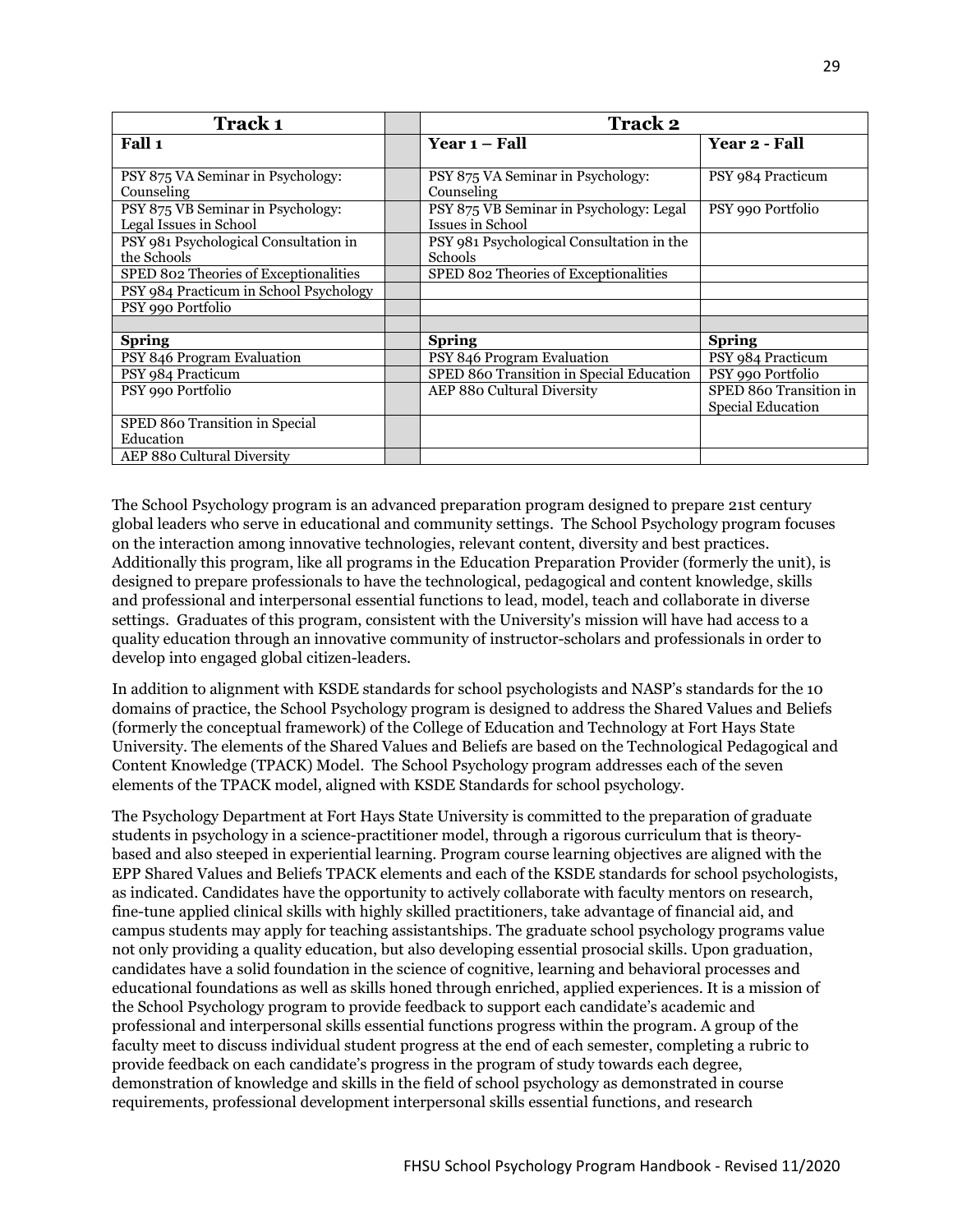development.

**Internship -** Following completion of the Ed.S., graduates apply to the state licensing agency for provisional license as a school psychology intern. Completion of 1,200 hours of supervised internship in a school setting requires enrollment as a non-degree seeking student in 4 course hours over one school year - PSY 985 Internship in School Psychology I (2 hr) in Fall semester and PSY 986 Internship in School Psychology II (2 hr) in Spring semester.

| <b>Course Number</b> | <b>Course Title</b>                   | <b>Credit Hours</b> |
|----------------------|---------------------------------------|---------------------|
| PSY 685              | <b>Behavior Therapy</b>               | 3                   |
| <b>PSY 810</b>       | Developmental Psychology              | 3                   |
| <b>PSY 812</b>       | <b>Advanced Child Psychopathology</b> | 3                   |
| <b>PSY 820</b>       | Advanced Learning and Motivation      | 3                   |
| <b>PSY 830</b>       | Professional Ethics in Psychology     | 3                   |
| <b>PSY 840</b>       | Appraisal of Children                 | 4                   |
| <b>PSY 845</b>       | <b>Experimental Methods</b>           | 3                   |
| <b>PSY 850</b>       | <b>Inferential Statistics</b>         | 3                   |
| <b>PSY 880</b>       | Methods in School Psychology          | 3                   |
| <b>PSY 881</b>       | Observation in School Psychology      | 1                   |
| <b>PSY 895</b>       | <b>Curriculum Based Measurement</b>   | $\mathbf{1}$        |
|                      | <b>TOTAL CREDIT HOURS</b>             | 30                  |

# <span id="page-29-0"></span>**MS Psychology (School) Program Requirements**

# <span id="page-29-1"></span>**EdS School Psychology Program Requirements**

| <b>Course Number</b> | <b>Course Title</b>                                | <b>Credit Hours</b> |
|----------------------|----------------------------------------------------|---------------------|
| SPED 802             | Theories of Exceptionality                         | 3                   |
| SPED 860             | Transition in Special Education                    | 3                   |
| <b>PSY 846</b>       | <b>Program Evaluation</b>                          | 3                   |
| <b>PSY 875 VA</b>    | Seminar Psychology II: Counseling for SEB Outcomes | 3                   |
| <b>PSY 875 VB</b>    | Seminar Psychology II: Legal Issues in Schools     | 3                   |
| <b>AEP 880</b>       | <b>Cultural Diversity</b>                          | 3                   |
| <b>PSY 981</b>       | Psychological Consultation in Schools              | 3                   |